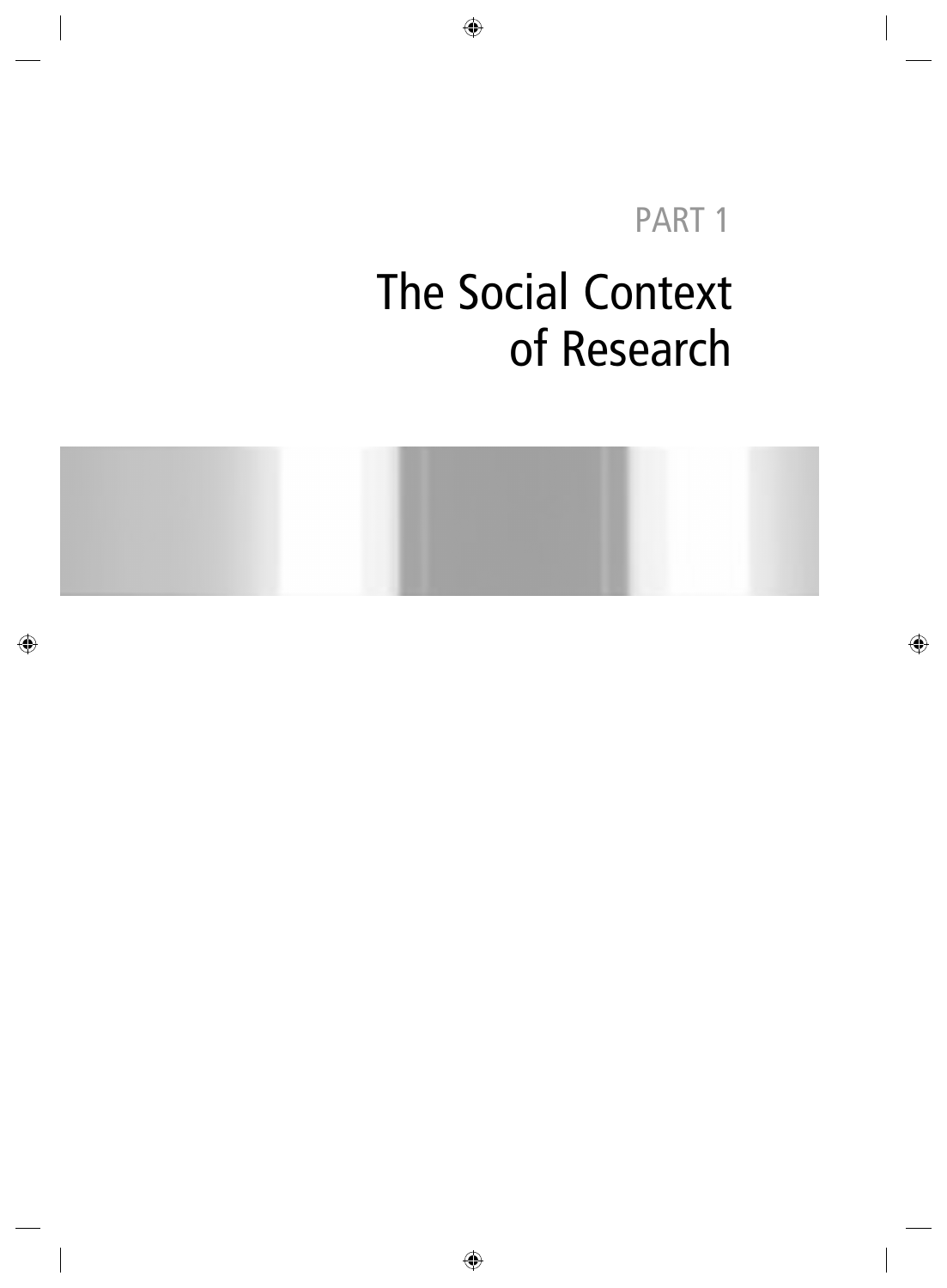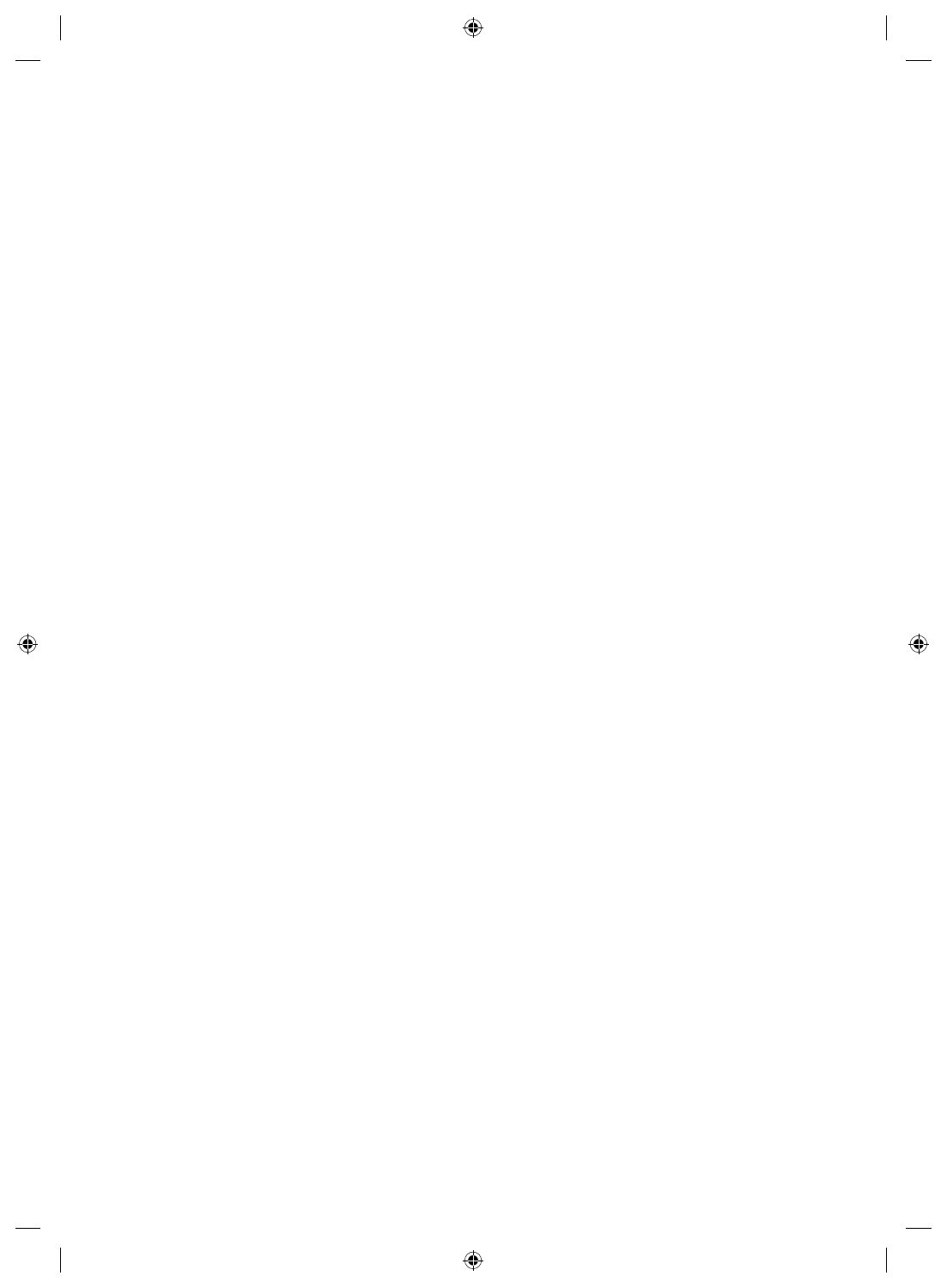### Introduction

⊕

#### Malcolm Williams and W Paul Vogt

⊕

The recent and mainly welcome plethora of methods writing, helping and advising us toward better technical competence, should not lead us to ignore the importance of the social context of social research itself. The knowledge social researchers produce is done so in a world of commitments. These commitments are those of the respondents/informers themselves and those of the researchers. Were it the case that we could separate those two spheres of existence, social research would be a more straightforward activity. However, researchers are seekers of knowledge in one context and citizens in another. Conversely, researchers do not have a monopoly on the generation of social knowledge, but rather citizens themselves may generate insights within a context, or beyond that context. Moreover, citizens may be oppressed or disadvantaged and these characteristics will shape their knowledge acquisition. Almost always researchers will begin from a position of material and cultural privilege and some would say that this changes the power relations and the nature of knowledge thus produced. Social research takes place in a flux of moral relations.

⊕

This is far from a new insight and can be traced back to the writings of John Stuart Mill who recognised that the subject matter of (what he called) the moral sciences was morality itself. However Mill and the positivist philosophers that followed him, of the Comtean, Durkheimian and Logical kind, were optimistic that the methods of science themselves would lead us to a morality that was self evidently and universally true. This perspective was remarkably resilient in the idea of value freedom that was a key tenet of the positivist social research in much of the twentieth century. Perhaps, more implicitly, it survived as a regulatory ideal in après or post-positivist quantitative research. Unlike the nineteenth century positivists who believed that method could lead to moral verities, the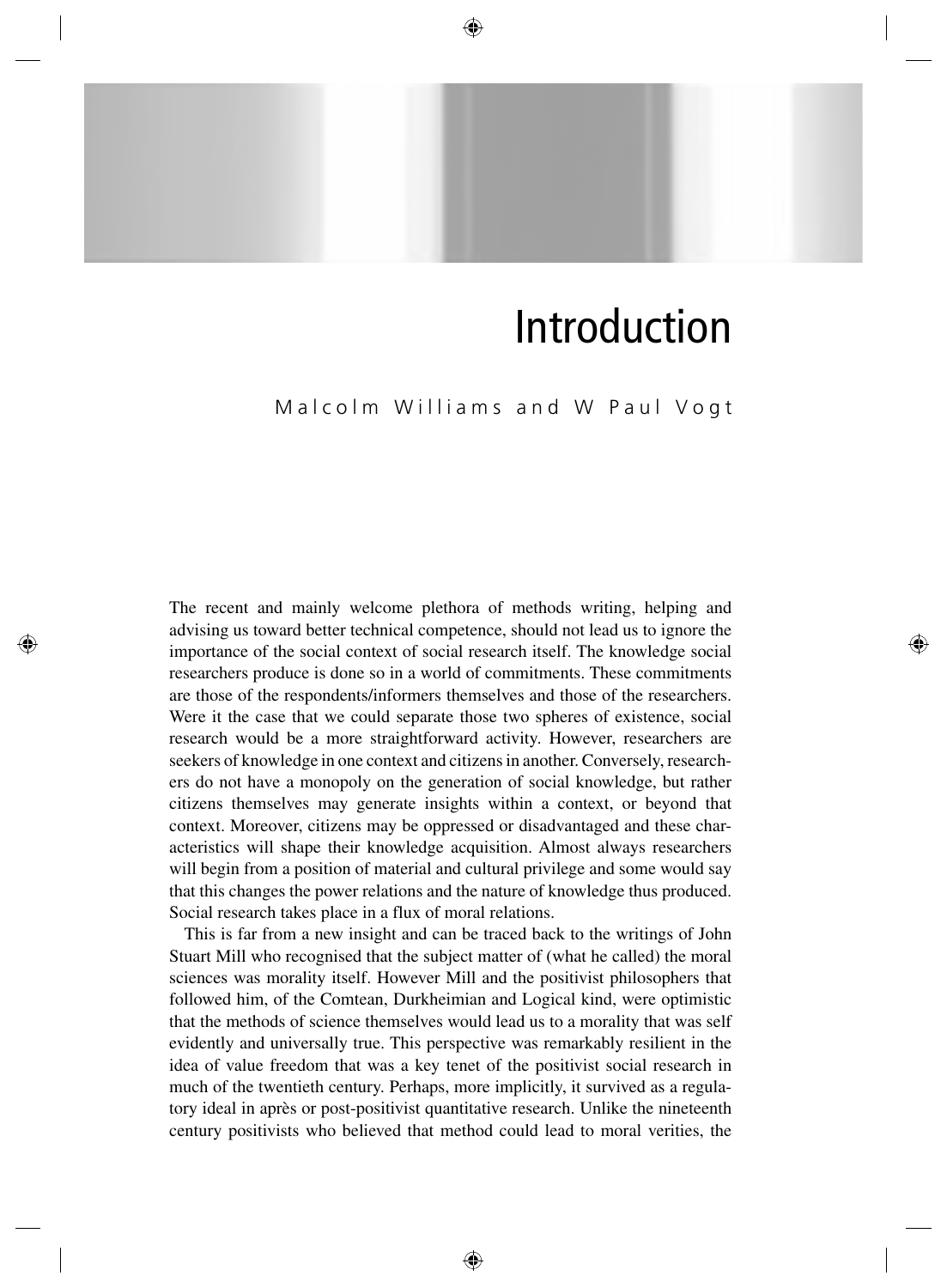supporters of value freedom believed that method could and should be separate from morality. Thus, the first position is one that we can derive an ought from an is and the second that we must separate ought from is.

Three of the four chapters in Part 1 are concerned in one way or another with questions of the relationship between 'ought and is' and the fourth chapter is concerned with the causal outcomes of the reality that I have described as the moral flux.

Two dilemmas faced the editors when considering contributions to a part on the social context of research. The first was whether there should be such a part. Would there, for example, be chapters on the social context of organic chemistry in a volume given over to methodological advances in that discipline? Some would say that this is just the trouble with social research; it spends too much time examining itself. But social research is not organic chemistry. Its methods aim to capture social reflection, and in qualitative research at least, are shaped by such reflection. Methodological innovation is inextricably linked to context. Indeed in this volume the innovation deployed is shaped by or arises out of particular social context.

Having decided to include such a part, we were faced with a second dilemma, that of what or who to include. The literature in this area is vast, as are the numbers of producers of that literature. One principle did guide us, that the chapters should be conducive to the methodologically pluralist approach of the volume, that is they should not be narrowly partisan toward particular epistemological positions. Beyond that it became an issue of what particular ideas or thinking were innovative in some key areas. Consequently, objectivity, causality, feminism and what might be termed the 'starting conditions' for research were finally chosen as areas in which there was something new to say that would complement the rest of the volume. In each of these areas there is a very large literature, but specifically in social research there has not been much new thinking in recent years. Discussions of objectivity are muted or oblique, especially in the post-science war period, so as not to offend either of the former protagonists. Indeed, as Martyn Hammersley observes in his chapter, discussions of objectivity have been eclipsed by those of reflexivity. At least in the case of feminism some of the insights and innovations of earlier years have been absorbed and there is less talk of 'malestream' research than there once was. Indeed one of those insights has itself been reflexivity. Causation has continued to attract interest in the philosophy of science and philosophy of the social sciences, but in social research itself, probabilistic causation manifested as causal analysis, counterfactual analysis, etc. has become an epistemological done deal, with only realists proposing wholly new ways of approaching the methodology, as opposed to the method.

⊕

Despite 'calls to reflexivity' it is rare that we acknowledge the conditions of production of research knowledge. Reflexivity is so often an abstract concept, as Martyn Hammersley puts it 'autobiographical excavation', that it is meant to reveal ones value position. Somehow reflexivity becomes quality control, but

♠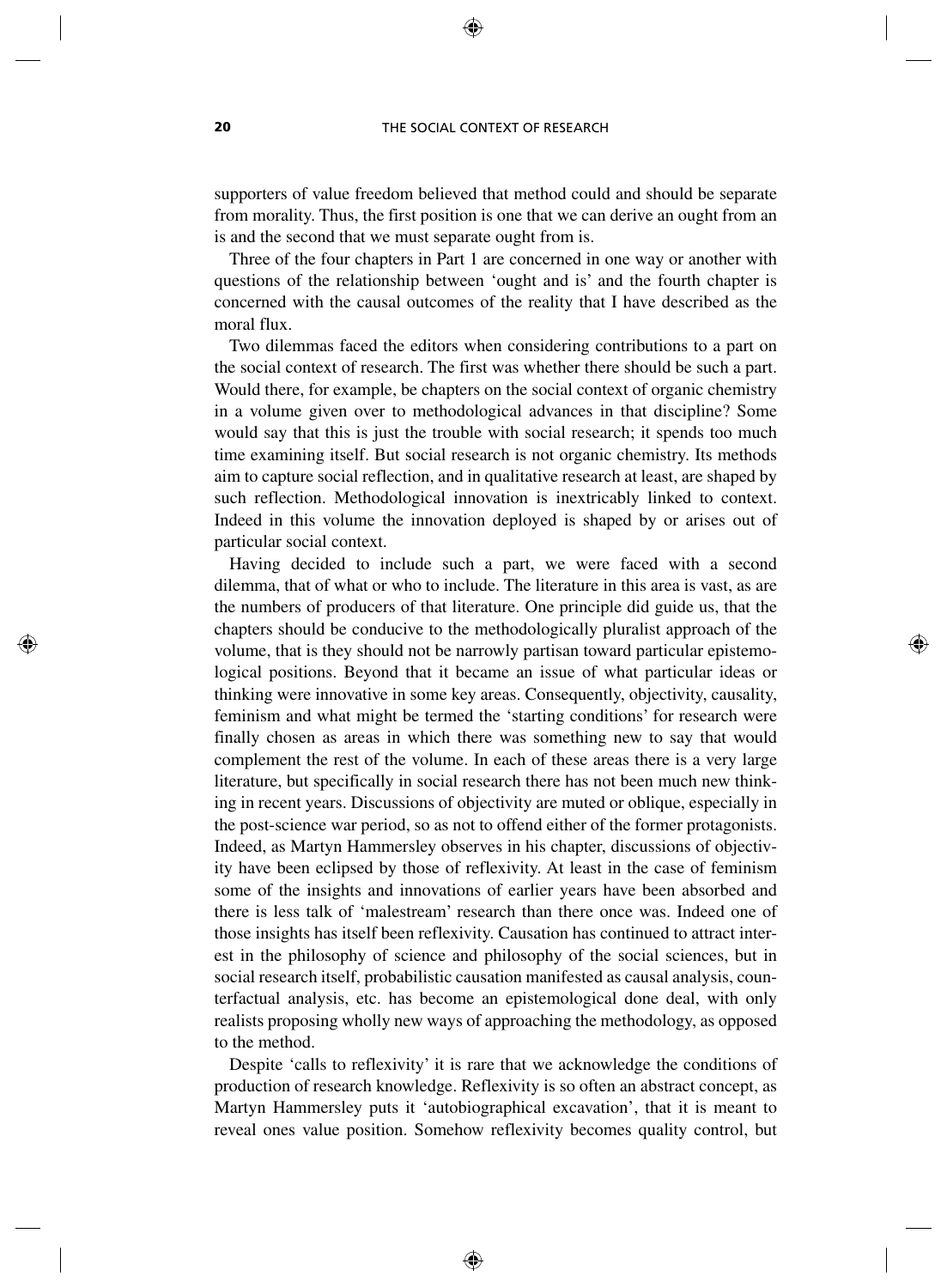⊕

how good are our data and how does this relate to training, career or the culture of peer review in academia – what might be termed 'the relations of production', an important and often ignored area that Geoff Payne takes up in this volume.

Part 1 begins with a chapter by Martyn Hammersley in which he reconceptualises objectivity. He begins by examining its narrow use in the positivist tradition which sees it as isomorphic with subjectivity, the former equating with methods which will lead to truth about the world and the latter as personal or group values which will diminish objectivity, so consequently should be eliminated. It is this narrow objectivism that has been an easy target for sceptics from a number of post-positivist perspectives including postmodernism and feminism.

The former have been especially influential in qualitative research and have abandoned any form of objectivity as a search for truth in favour of constructionist approaches to research accounts that do not privilege one set of findings over another, because this is a matter that is not decidable and it is said, such privileging is arbitrary. This inevitably leads to the abandonment of social science as science (in any sense of that word) and ethnography in particular (according to James Clifford) becomes and should become indistinguishable from fictional accounts.

Feminists have criticised objectivity on the grounds that it is an androcentric concept that privileges male forms of knowledge and consequently produces mistaken accounts of the world. Standpoint feminists, in response, have argued that knowledge is always from a perspective, but some perspectives can provide better knowledge than others. The standpoint of women, because it is one of oppression, produces more authentic accounts of the world. As Hammersley points out (and many feminists now accept) this is very problematic for a number of reasons, particularly the core one of why should oppression produce better knowledge? Surely the oppressor in attaining and maintaining his position will have become very knowledgeable about particular things. However, as Hammersley notes, there is much to learn from these critiques. Feminism teaches us that the answer we get will depend a lot on the questions we ask. Historically, Western society have been dominated in the public sphere by men who have asked particular questions. These questions and the knowledge acquired has been male so far that they advance forms of technology which perpetuate hegemony through war and forms of social organisations, that exclude or diminish the role of women. There is no Archimedean point, no place where we can ask neutral questions, they are always socially situated.

Some critics of objectivity replace this with reflexivity and indeed reflexivity as some form of personal auditing of one's perspective and subjectivity has become very influential, particularly in qualitative research. As Hammersley puts it

. . .'reflexivity' here is the attempt to make explicit all the assumptions, value commitments, feelings, etc. which went into, or which underpin, one's research, how it originated and progressed, etc., so that readers can understand the path by which the conclusions were reached.

♠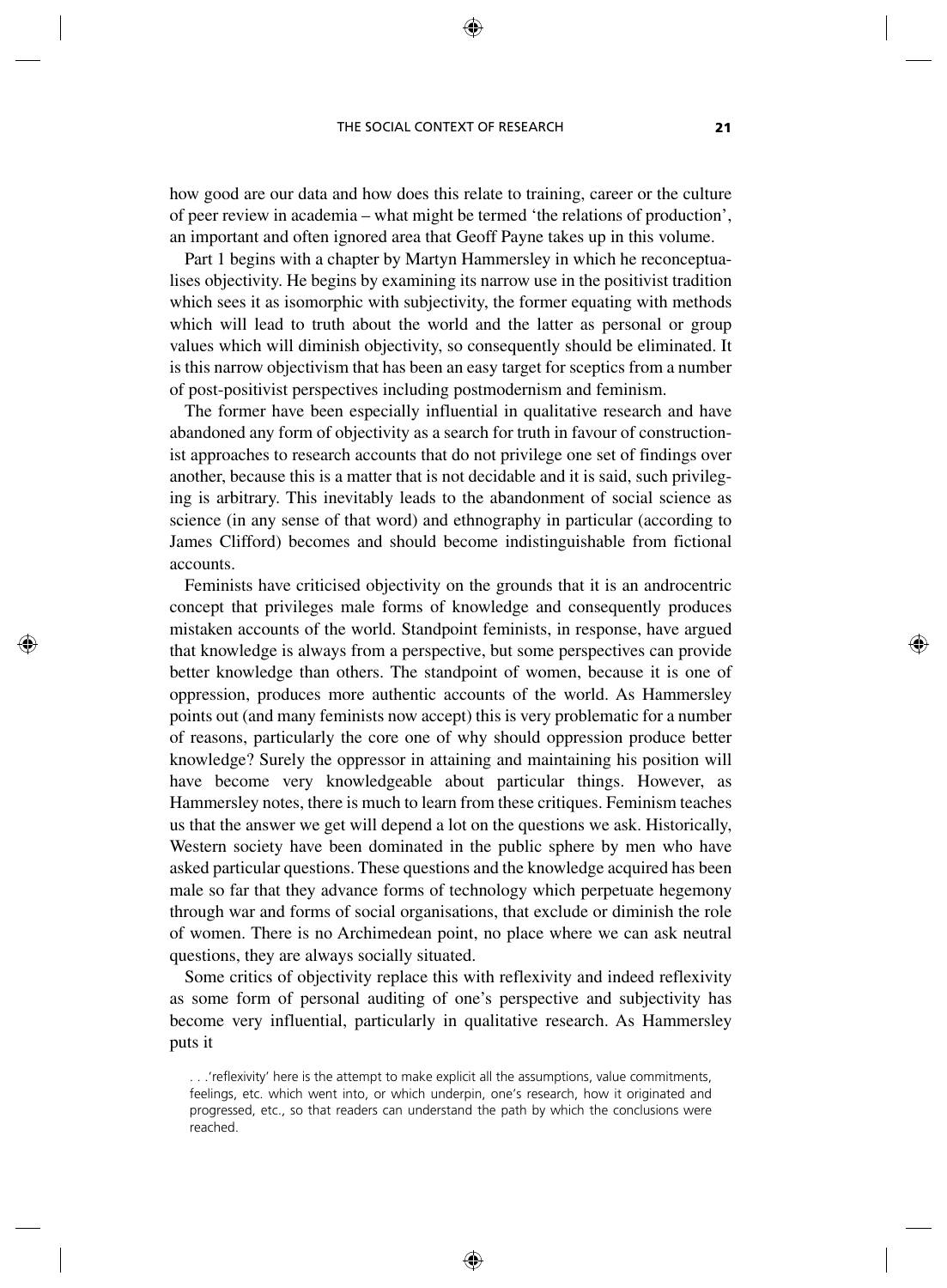⊕

Nevertheless, even though reflexivity is a valuable tool we cannot do without some form of objectivity. As he goes on to say 'Without a viable conception of objectivity it seems unlikely that social science can flourish or even survive'. Yet, objectivity as a more broadly conceived epistemic virtue is both necessary and possible.

Hammersley asks us to focus on what objectivism, standpoints and reflexivity have in common 'that error can derive from the individual and social characteristics of the researcher, and that there are ways of minimising this threat'. A commitment to enquiry is an

epistemic virtue that is designed to counter one particular source of potential error: that deriving from preferences and preconceptions associated with commitments that are external to the task of knowledge production – in other words, those that relate to the various goals any researcher has as a person, citizen, etc.

Enquiry as 'epistemic virtue' is, of course, not enough to guarantee good research as Geoff Payne persuasively argues. Payne's chapter explores the relationship between discipline (in this case sociology) and the conditions of production of research and shows how it is often the case that sociological reasoning is often compromised by methodological shortcomings and these are, at least in part, the result of a lack of reflection on what we do.

Our collective research quality could benefit from reviewing the process through which people end up as researchers, and how 'junior' researchers become involved in carrying out projects often with little awareness of what really goes on in data capture, what informants are doing when we research them, or how the data captured and analysed with our sophisticated techniques actually relate to theoretical questions.

⊕

He illustrates this by examining anonymised examples of research papers rejected by leading journals. As he notes such output comprises a large part of that of sociology (and presumably other disciplines), where journal rejection rates can be very high. The methodological shortcomings Payne describes afflict both qualitative and quantitative research. Each often involves 'over claiming', the former through generalising social processes from specific local examples, the latter through poor selection of data sets, or a failure to recognise the limitations of those datasets. This second problem is all but endemic in secondary analysis, where sophisticated statistical techniques often disguise poor operationalisation or variable selection.

Payne's chapter is a cautionary tale. Innovation is not always about technique, but actually may be much more mundane and about our own professional development as researchers and disciplinary and interdisciplinary relations. Many of these problems Payne describes stem from a complacency about methods within disciplines and a culture which does not place them at the heart of what we do, or what we teach. Payne concludes his chapter with a call for greater humility and a reflection on 'what we know and how we know'.

It is a rare thing that a methodological approach is so successful that it is less visible or discussed than it once was. Arguably this has been the case for feminist

♠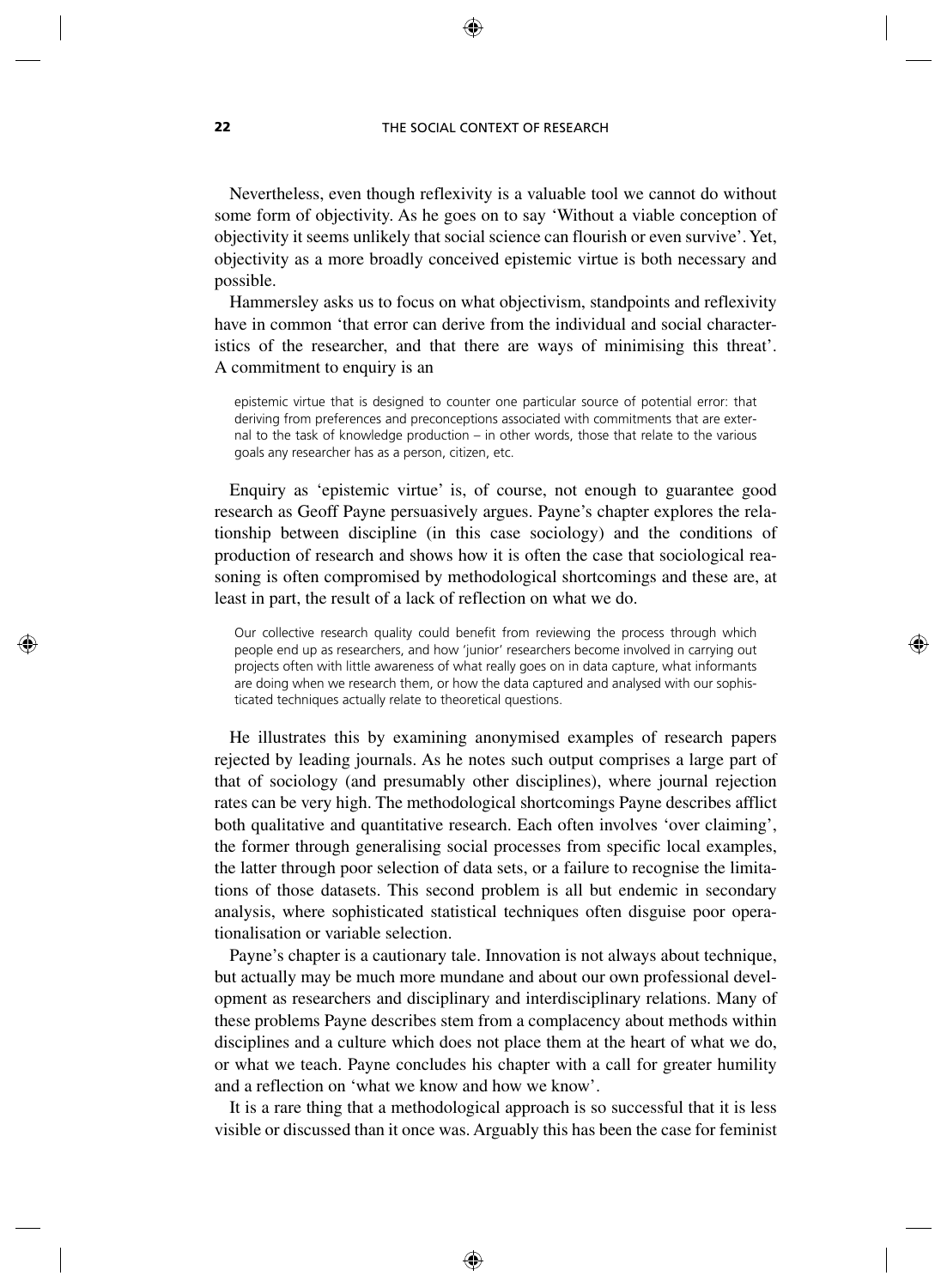methodology, though as Gayle Letherby points out, one seeks a particular feminist method or methods in vain, despite the belief that it is associated with qualitative methods. Certainly it was true that many feminist researchers did embrace qualitative approaches on the grounds that much of quantitative research used to be androcentric in its theorisation, assumptions and analyses, but really this was much more to do with the possibility of qualitative methods (especially the in-depth interview) allowing the voice of the interviewed to come through more clearly and authentically. Placing the researched at the heart of the research enterprise was a prerequisite if social research was to be used as a tool to overcome sexism in society.

As we have noted above, the legacy of this was reflexivity and the questioning of value freedom in research, an approach which has become mainstream. Indeed as Letherby cites Sue Wise as saying, the notion of 'mainstream' itself is now difficult to sustain and rather it is a matter of centres and peripheries in disciplines and indeed one might add interdisciplinarity. Whilst it is true that the myth of quantitative equals male and qualitative equals female has been persistent, it is equally true that feminists have embraced problem-centred methodological approaches placing them in the vanguard of methodological pluralism.

The strength of feminist approaches that have led to such pluralism is that they have emerged from a long epistemological gestation (though as Letherby notes, this process is not without its critics, even within feminism). The consequence of this has been a thoroughgoing questioning of the 'relations of production' of knowledge and a recognition that all knowledge is from some or other social perspective. Letherby's own contribution to this epistemological auditing has been the concept of 'theorised subjectivity', which

relies on a recognition that, while there is a 'reality' 'out there', the political complexities of subjectivities, and their inevitable involvement in the research/theorising process make a definitive/final statement impracticable.

An examination of ones subjective position is however possible and desirable, particularly that as researchers we occupy a position of intellectual privilege. Whilst the specifics of methodological debate within feminism may draw on atypical methods or approaches, that the foregoing has a feel of familiarity to most social researchers is an indication of the interpolation of feminist methodological insights into the practice of research. One might speculate that whilst feminism will continue to influence how we do research, the concept of a feminist methodology may well eventually disappear.

Feminism's contribution to social research was for a long time controversial and even (as Letherby notes) a contributor to the 'paradigm' wars. Conversely, for several decades causality has simply divided those in social research into those who believe in it and those who don't, so in a sense it too had a role in the paradigm wars. But these wars are over and even the former nonbelievers are mostly prepared to accord a limited role to causal reasoning in the social world. Those who believed in causality all along were mostly located in the

♠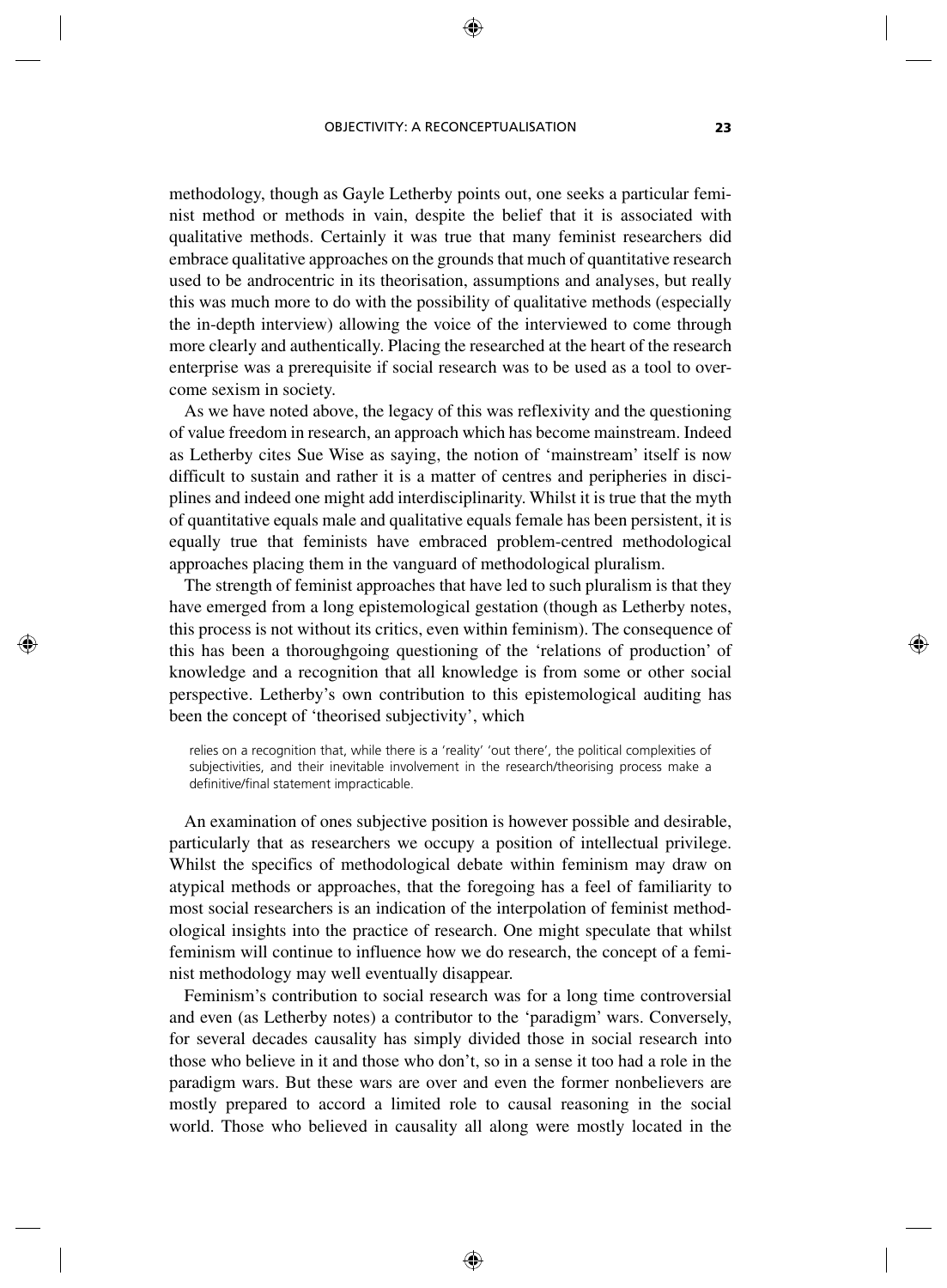⊕

neo-empiricist 'causal analysis' tradition, which whilst immensely productive (see Rubin in this volume), was just one way of approaching causality in social research. As Nancy Cartwright remarked of the concept 'one word, many things': Two 'movements', realism and complexity, have challenged some of our starting conditions for thinking about causality in social research. David Byrne, in his chapter, challenges us to think about causality quite differently by coming at it 'backwards', that is starting from effects, not causes. Whilst 'experiments' in social research are rarer than they once were, they are making a come back in policy-based research, emulating the 'gold standard' (*sic*) of the randomised control trail (RCT). Perhaps just as importantly, the same logic of the search for elegant (Byrne would say simplistic) causes underpins the *post hoc* survey analysis. The idea of simple causation has been challenged by realism and complexity theory, the starting points for Byrne's chapter. He argues instead for the development of comparative method to aid us develop retrodictive accounts of complex social causality. Through a case study example he demonstrates how this can be done by using existing quantitative and qualititative methods in combination as ways of comparing multiple cases in order to establish multiple and complex causal processes. He does this through a case study example of 'effects' in the development of the post industrial city, in this case Leicester, in England.

Byrne's chapter, in so far as it is not about the 'relations of production' of research is different from the other three. Yet what is fascinating is that if we begin with a theorised narrative of what caused (what he describes as a 'system state') one might argue that a necessary condition is a reflexive stance, something each of the previous authors discuss as a key contextual issue. Moreover, Byrne's approach effectively dissolves the quantitative–qualitative divide in thinking about causality by incorporating both narrative and number in causal attribution.

⊕

⊕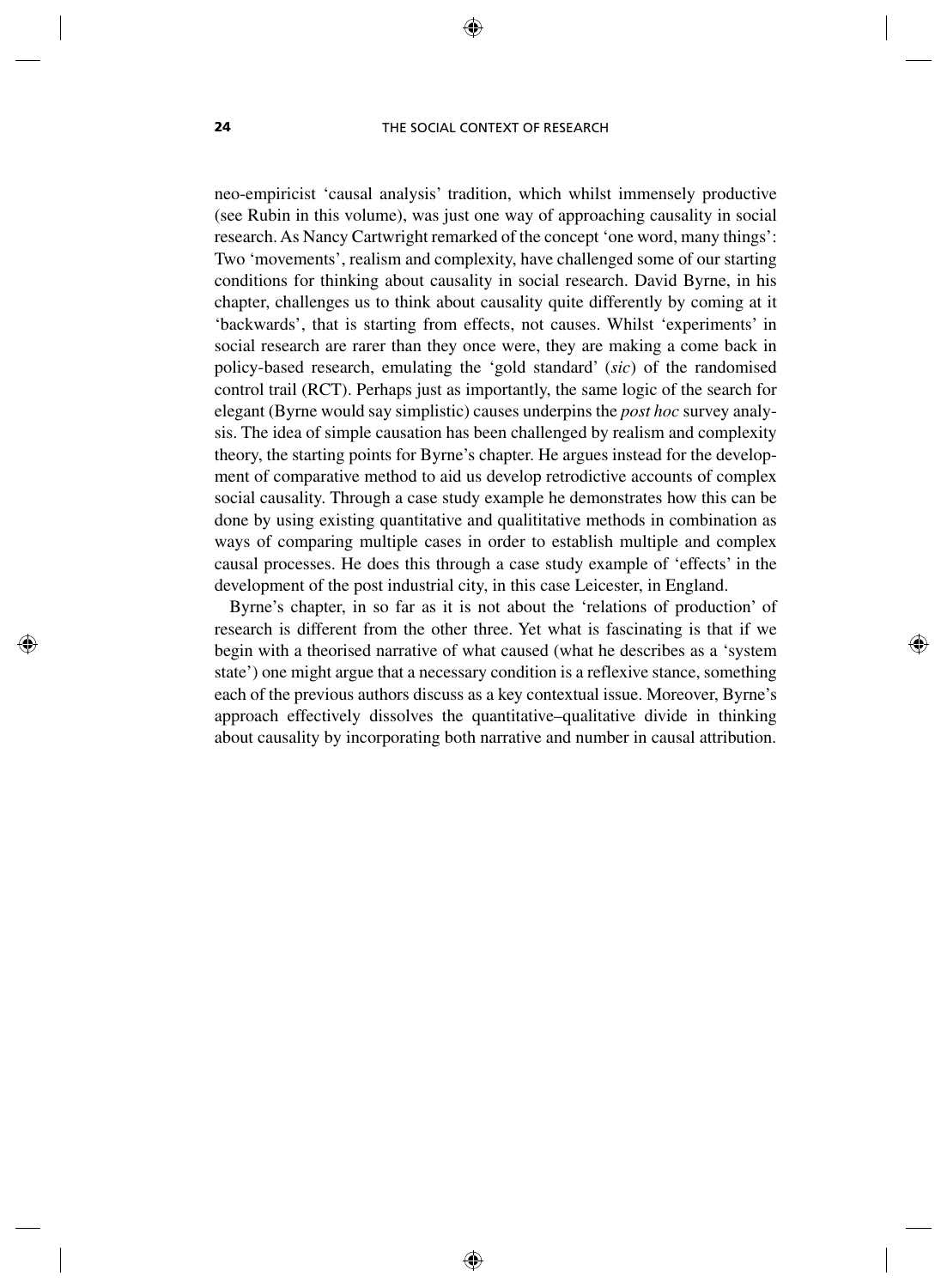## Objectivity: A Reconceptualisation

⊕

Martyn Hammersley

1

⊕

In recent times, the word 'objectivity', like 'truth' and 'reality', has come to be interpreted by some social scientists as referring to a fiction, and is treated by most commentators with great caution or avoided altogether. The uncertain status of the word is sometimes signalled by it being placed within inverted commas. While these do not always indicate sneering rejection (Haack, 1998: 117), they are usually intended to distance the writer from any implication that what the word refers to actually exists, or at least to suggest that there is doubt about it.<sup>1</sup> In this chapter I want to examine the reasons why objectivity is found problematic, and I will also try to develop a clearer understanding of what function the concept might usefully serve in the context of social inquiry.

#### UNCERTAINTY ABOUT OBJECTIVITY

⊕

There are several reasons for current scepticism about objectivity. Part of the problem is that the words 'objective' and 'subjective' can be interpreted in a variety of ways, and these need to be distinguished. Daston and Galison (2007: 29–35) have outlined their complex semantic history, suggesting that, over time, they have reversed their meanings.2 They were introduced into Scholastic philosophy in the fourteenth century, at which point 'objective' meant 'things as they appear to consciousness' (in other words, objects of thought) whereas 'subjective' meant 'things as they are in themselves' (in other terms, subjects with attributes). Kant modified this usage, so that 'objective' came to refer to the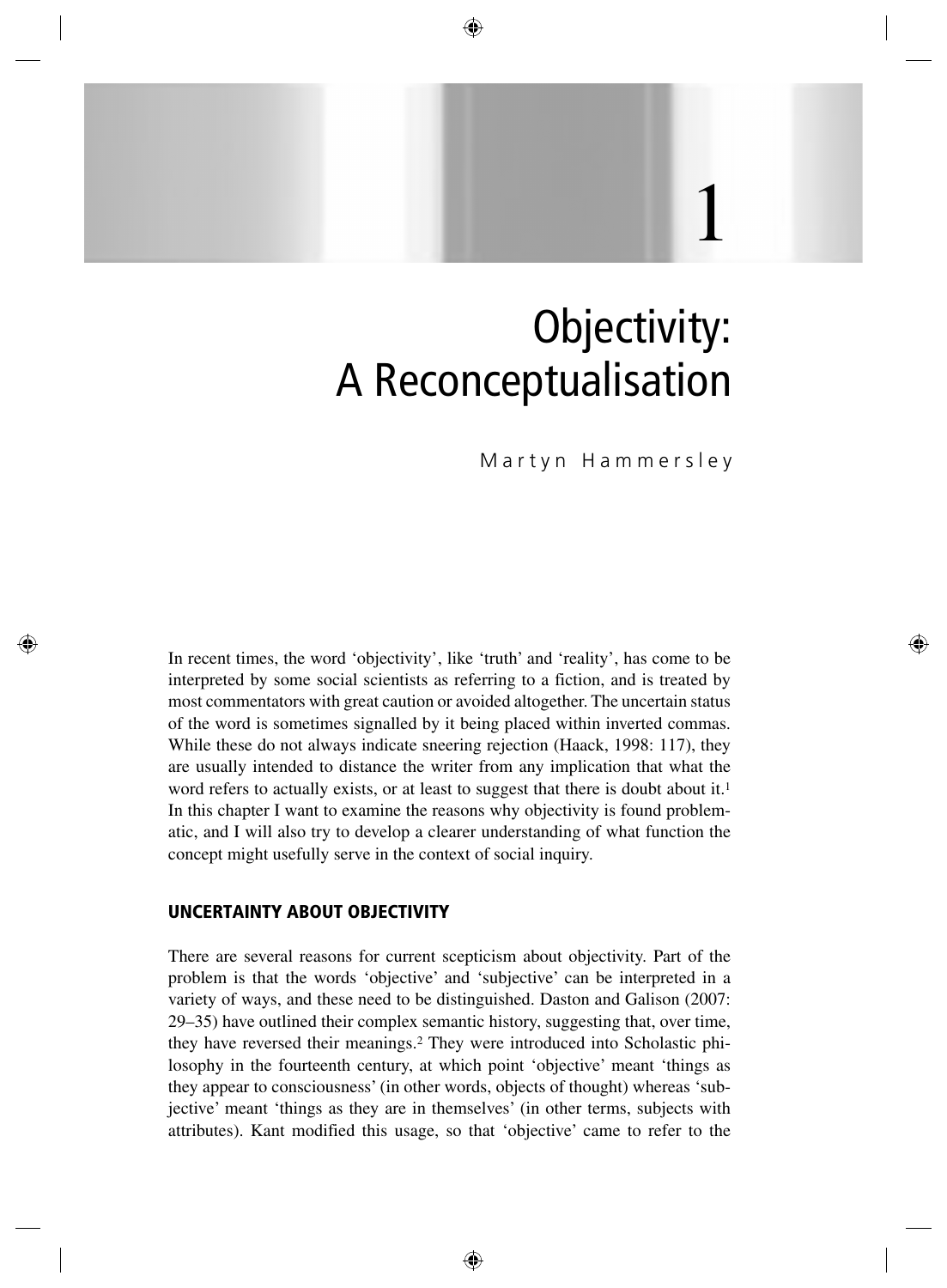⊕

'forms of sensibility' that structure our perceptions, by contrast with the subjective, that is the empirical, content that is poured into these vessels by the Ding-an-sich, thereby generating our perceptions and cognitions. Post-Kantian usage involved a further twist: 'objective' came to refer to what belongs to nature or to reality independently of our subjective experience of it. In these terms, a judgement can be said to be objective if it corresponds to an external object, and as subjective if it does not. The other side of the same conception of objectivity is the assumption that there is an objective, 'external' world in the sense that things exist and have the character they do irrespective of our beliefs or wishes about them; though, confusingly, there may also be an 'internal' subjective world in which things exist in this sense too. Daston and Galison go on to document different versions of this late modern conception of objectivity, one appealing to the idea of truth-to- nature, another to the possibility of mechanical reproduction, a third to trained judgement – and these are almost as different from one another as they are from Scholastic usage.3

Given this confusing history, it is perhaps not surprising that the concept of objectivity should be found troublesome today. Within the context of social science we can identify several, by no means isomorphic, contrasts that often participate in how the terms 'subjective' and 'objective' are intended, or interpreted, on particular occasions:

⊕

- 1 Mental versus physical
- 2 Internal as against external
- 3 Private rather than public
- 4 Implicit versus explicit
- 5 Judgement as against mechanical procedure
- 6 Idiosyncratic rather than shared or intersubjective
- 7 Variable versus stable or fixed
- 8 Particular rather than universal
- 9 Dependent as against independent
- 10 Relative rather than absolute
- 11 Erroneous versus true.

In much of the usage these various distinctions are blended together. All this reflects the continuing influence of a particular conception of objectivity that emerged within social inquiry most influentially during the early twentieth century, and one that has come to be questioned by many social scientists today. This is frequently given the label 'positivist'. However, this term is misleading, because of the range of (almost entirely negative) ways in which it is now used. For this reason, it seems better to employ a different label, and the one I will use here is 'objectivism'.4

#### OBJECTIVISM AND ITS ERRORS

Objectivism treats the word 'objectivity' as having a single sense, in which all the different meanings listed earlier are combined. In particular, the substantive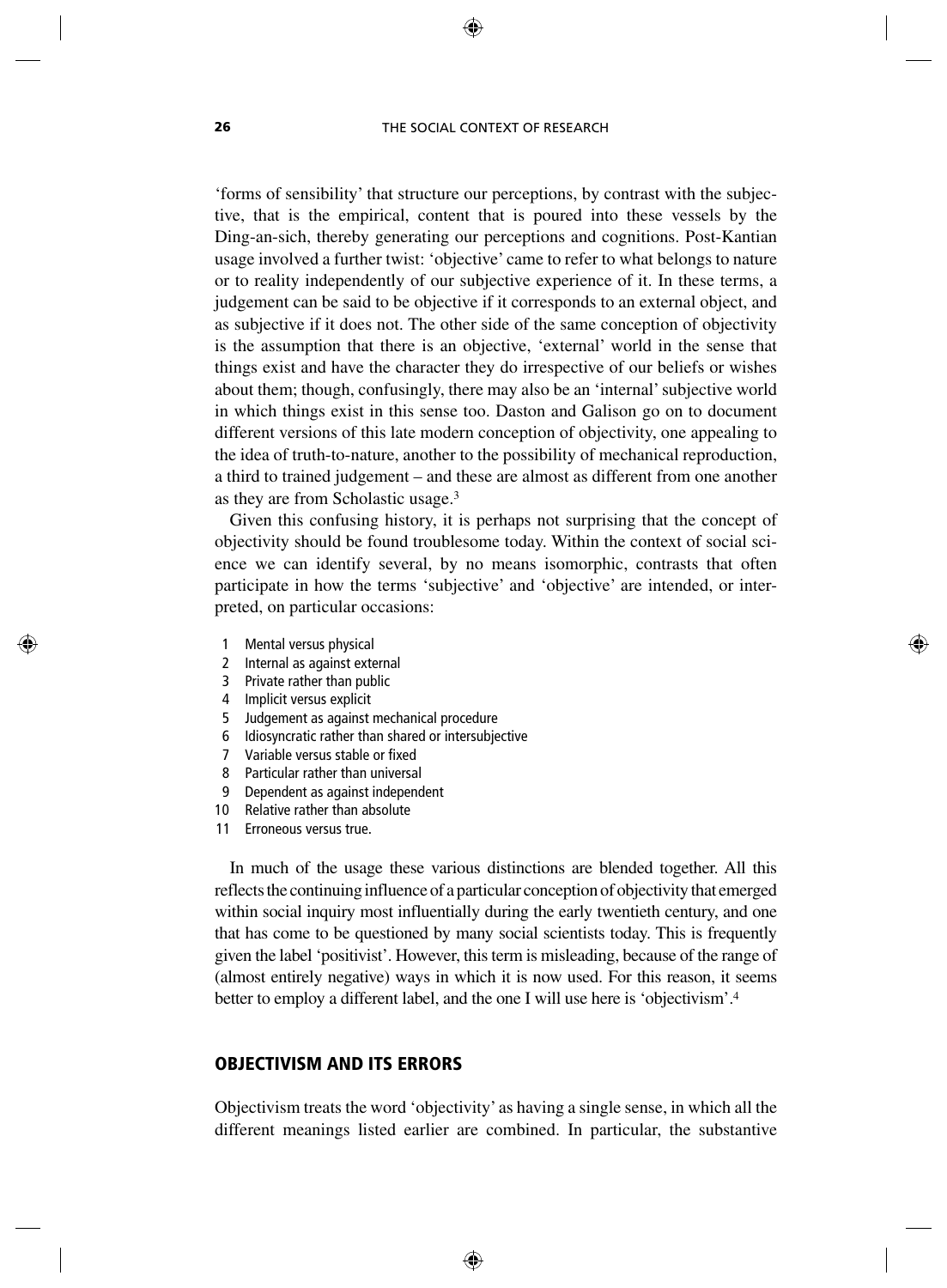senses of 'subjective' and 'objective' – referring to the mental versus the physical, the inner versus the outer, etc. – are generally treated as isomorphic with the epistemic sense of these two terms – as referring to the false and the true. Objectivism amounts to a particular conception of the nature of scientific inquiry, how it should be pursued, and what it produces. Its starting point is the idea that we are often led into error by false preconceptions and preferences that result in our tending to see or find what we expected or wished rather than what is true. In short, subjective factors of various kinds are treated as leading to conclusions being subjective rather than objective, in the sense that they reflect our errors rather than the world. Subjectivity is believed to bias inquiry, deflecting us from the truth that we would otherwise discover. From this it is concluded that we must engage in inquiry in a manner that is unaffected by our personal and social characteristics (prior beliefs, values, preferences, attitudes, personality traits, etc.), or at least that minimises their influence.

Several strategies are proposed for avoiding subjective error. One is that we should restrict ourselves to what is directly observable, and what can be inferred logically or via calculation from given data. Of course, there is an important sense in which nothing is directly observable with absolute certainty, so this tends to turn into the idea that researchers should only rely upon the sort of observational capabilities that every human being has, or that anyone could be easily trained to employ, rather than on specialised forms of intuition or connoisseurship.5 More broadly, there is the idea that we must commit ourselves to a research design that specifies in procedural terms what will be done through all stages of the process of inquiry, not just in data collection, but also in drawing conclusions from the data. And this plan must then be followed as closely as possible. Thereby, it is argued, the inquiry process can be standardised and rendered transparent, eliminating the effects of idiosyncratic, subjective factors; an ideal that is sometimes referred to as procedural objectivity (Eisner, 1992, see also Newell 1986).

Such proceduralisation is viewed by objectivism not only as of value in itself, in that it minimises error deriving from subjectivity, but also as facilitating the use of checks on the accuracy of observation and inference, so that one investigator's findings can be compared with those of others. Of course, such comparisons had long been recognised as a means of assessing validity, but objectivism claims that if researchers use quite different approaches, reflecting their personal characteristics, then it is impossible to determine who is right and what the source of any discrepancy is. However, so it is argued, if multiple investigators use the same method their findings will be comparable.

In one version of objectivism, the very use of procedures designed to eliminate subjectivity is taken as itself constituting objectivity, and as defining what counts as objective, or scientific, knowledge. In other words, from this point of view, knowledge or truth is simply whatever conclusions are reached via such proceduralised inquiry. This nominalist version was influential in some strands of US psychology and sociology during the second quarter of the twentieth century, under the influence of Bridgman's operationism and elements of logical positivism.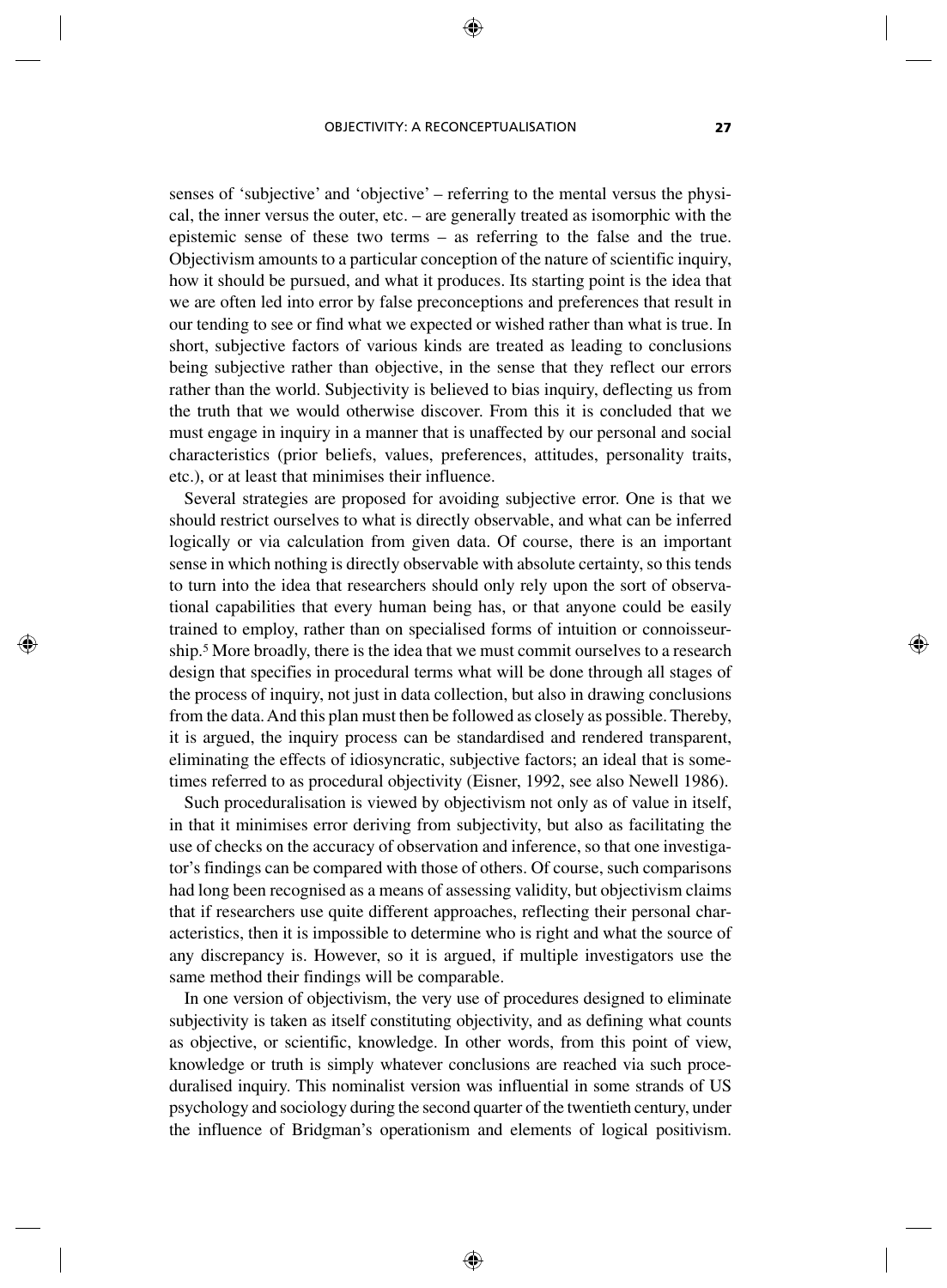However, most interpretations of objectivism have tended to treat proceduralised inquiry as achieving objectivity because, by eliminating subjective factors, it allows the objective voice of the world to speak through the research. In other words, it enables us truly to capture the make-up of the world, as consisting of distinct objects belonging to types that have essential characteristics defined by law-like relations. This might be labelled realist objectivism. However, the distinction between this and its nominalist counterpart is sometimes hard to draw, and it is probably of little significance in practice.

Some serious problems have been identified with objectivism. These can be outlined as follows:

- 1 While it is true that we may be led astray by subjective factors (whether conceived of as mental, inner, inexplicit, particular or whatever), it is also the case that we are inevitably dependent upon personal knowledge, capabilities and motivations in producing any evidence or conclusions. For instance, we cannot avoid relying upon our senses in making observations, and these are in important respect, of subjective, culturally constituted and cannot be separated from expectations or habits. Nor is it possible to reduce them entirely to the following of explicit procedures (Polanyi, 1958). Much of the same applies to the processes of inference involved in producing evidence from data and drawing conclusions from it. Here, we cannot operate entirely in the manner of a calculating machine, we cannot avoid employing assumptions, ampliative inference and imagination.
- 2 It is also important to recognise that research necessarily depends upon subjective commitments of various kinds. Even in the case of objectivism, researchers must be committed to following procedures carefully, and this is a personal characteristic as well as a social one. I will argue later that research requires a range of epistemic virtues, of which objectivity is itself one.

↔

- 3 It may be true that evidence coming from the use of ordinary everyday perceptual capabilities is less open to potential error than that which relies upon specialised knowledge and skills; or, at least, that it is easier to check the results. However, this does not mean that reliance solely on those capabilities is more likely to lead to sound knowledge of the kind desired. What needs to be observed may not be accessible to ordinary capabilities, so that the questions we are addressing cannot be resolved by appeal to evidence of this sort. Similarly, drawing the kind of conclusions required, in a sound manner, will also often depend upon specialised knowledge and skills.
- Subjective factors are not the only source, and certainly not the only cause, of error in observation and reasoning. For example, we may accurately note how the sun rises in the sky each morning, but to describe it as moving over the earth is still an error. Similarly, we may correctly document the similarities between two pieces of rock and infer, on the basis of their easily observable characteristics in comparison with other types of object, that they must have been produced by a common causal process when, in fact, one rock is igneous while the other is a product of sedimentation. In other words, we may employ careful observation and uncontroversial modes of inference yet still reach false conclusions. It could even be that the questions we are asking are based on false assumptions, the effect we are seeking to explain may not exist, our hypotheses may be misconceived, and so on.
- 5 It is never possible to ensure that different researchers will apply a procedure in exactly the same way, however closely it is specified. This is particularly true in social research because here much depends upon how the people being studied respond to the procedures employed. It is not just the behaviour of the researcher that must be standardised but theirs too. Moreover, it is in the nature of human social interaction that the actions of each side will be shaped by the other. Objectivism requires that people be presented with the stimulus field that is implied by the relevant procedure, but since what they experience will depend partly on their background

♠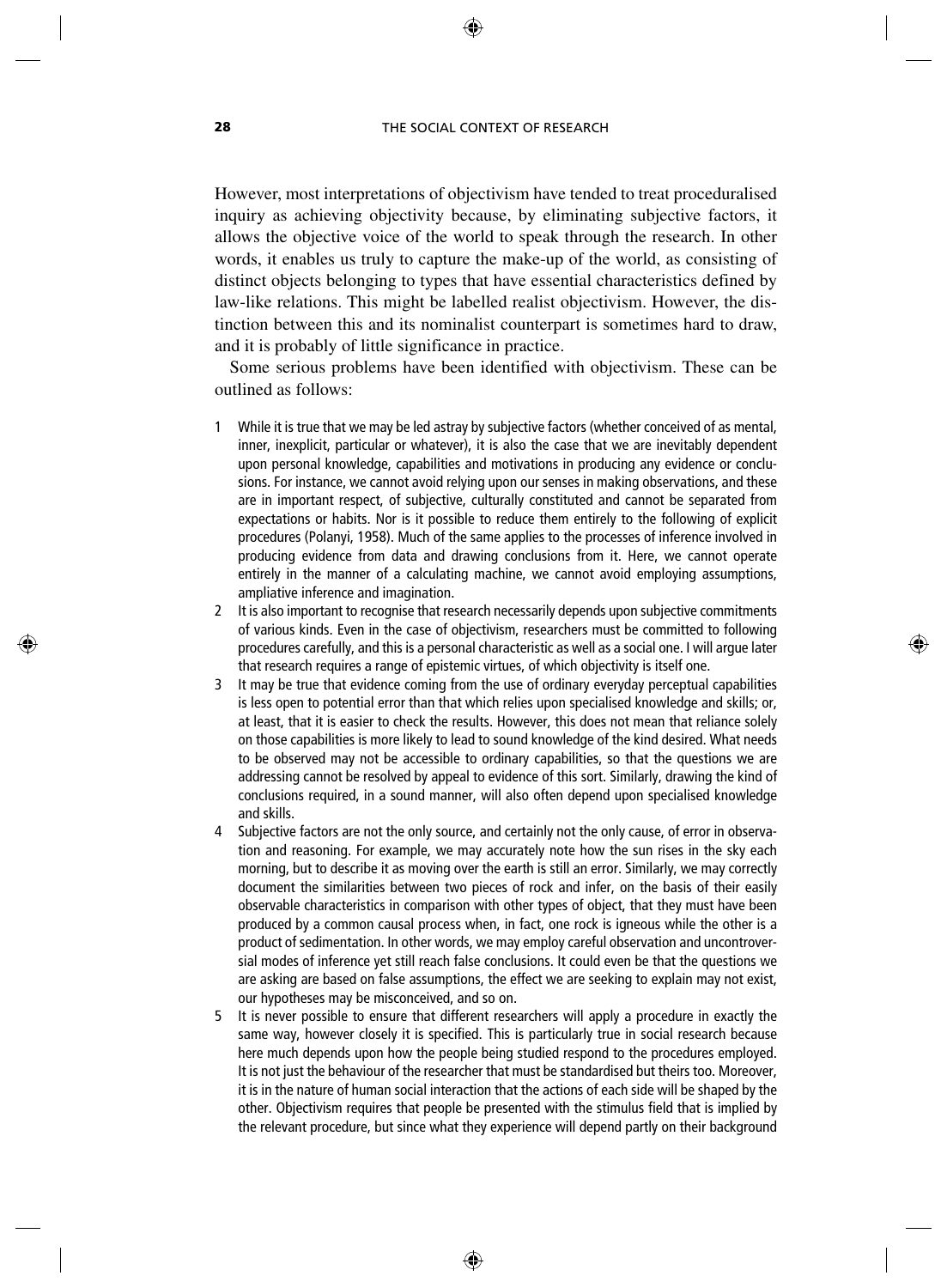expectations, cultural habits, interactions with the researcher and so on, there is always considerable danger that what they *actually* experience will be rather different from what was *intended*; and may vary among them. For example, even if experimental subjects are all presented with the same instructions they may interpret them in discrepant ways, and behave differently as a result; whereas, had they interpreted them in the same way, their behaviour would have been the same. Similarly, two subjects may interpret the instructions differently and as a result produce the same type of response; whereas, had they interpreted the instructions in the same way, their behaviour would have been different.

- 6 Following a procedure will not *always* improve the quality of the observation or reasoning. This is because any procedure relies on assumptions, and these could be false. Furthermore, applying a procedure may rule out the use of some personal capability that is essential if the required type of observation is to be made, or if error arising from use of the procedure in particular circumstances is to be detected. Procedures and guidelines can serve a useful function in reminding us of what needs to be taken into account, but they can also result in our failing to notice what could be important in particular cases. There are issues too about what is and is not measurable by means of fixed procedures, which relate to the nature of the world being investigated. Some have argued that social phenomena are complex, in the technical sense that they are systems subject to influence by a potentially unlimited number of variables, and 'the influence of particular factors is variable according to the relationships that they enjoy with others at any moment in time' (Radford, 2007: 2). This raises questions about the viability of procedural objectivity in social science.
- 7 For all the reasons outlined above, the fact that two or more observers using the same procedure agree in their observations, or that two or more analysts using the same procedure come to the same conclusion in working with the same data, does not in itself indicate that their reports are true, even where they have operated independently of one another. Instead, their work may be affected by errors, including those built into the procedure itself, that lead them in the same, false direction.

There are also problems that arise specifically with what I have called realist objectivism. This portrays knowledge as in some sense representing, reflecting or reproducing reality, in such a way that there is a correspondence between the account produced and the object(s) to which it refers. There is a danger of being misled by metaphor here. In the face of visual metaphors of picturing, or even those of mapping or modelling, it is essential to remember that any body of knowledge consists of answers to some set of questions, and that many different questions can be asked about any specific set of objects, producing different knowledge about them. While there cannot be contradictory knowledge about the same set of objects, there can certainly be a very wide range of knowledge claims made about them. This suggests that it is false to assume that we are dealing with a world made up of objects, each having a finite set of features, that can be exhaustively 'represented'. What objects are identified and what features they have will depend partly on the questions we ask about the world. This seems to rule out the ontology assumed by realist objectivism.

While it is probably true that most social scientists have never adhered completely to objectivism, much methodological thought and research practice has been strongly affected by it. Indeed, it continues to have some influence even today – especially among quantitative researchers and in the context of research methods training courses. At the same time, the problems with objectivism have

♠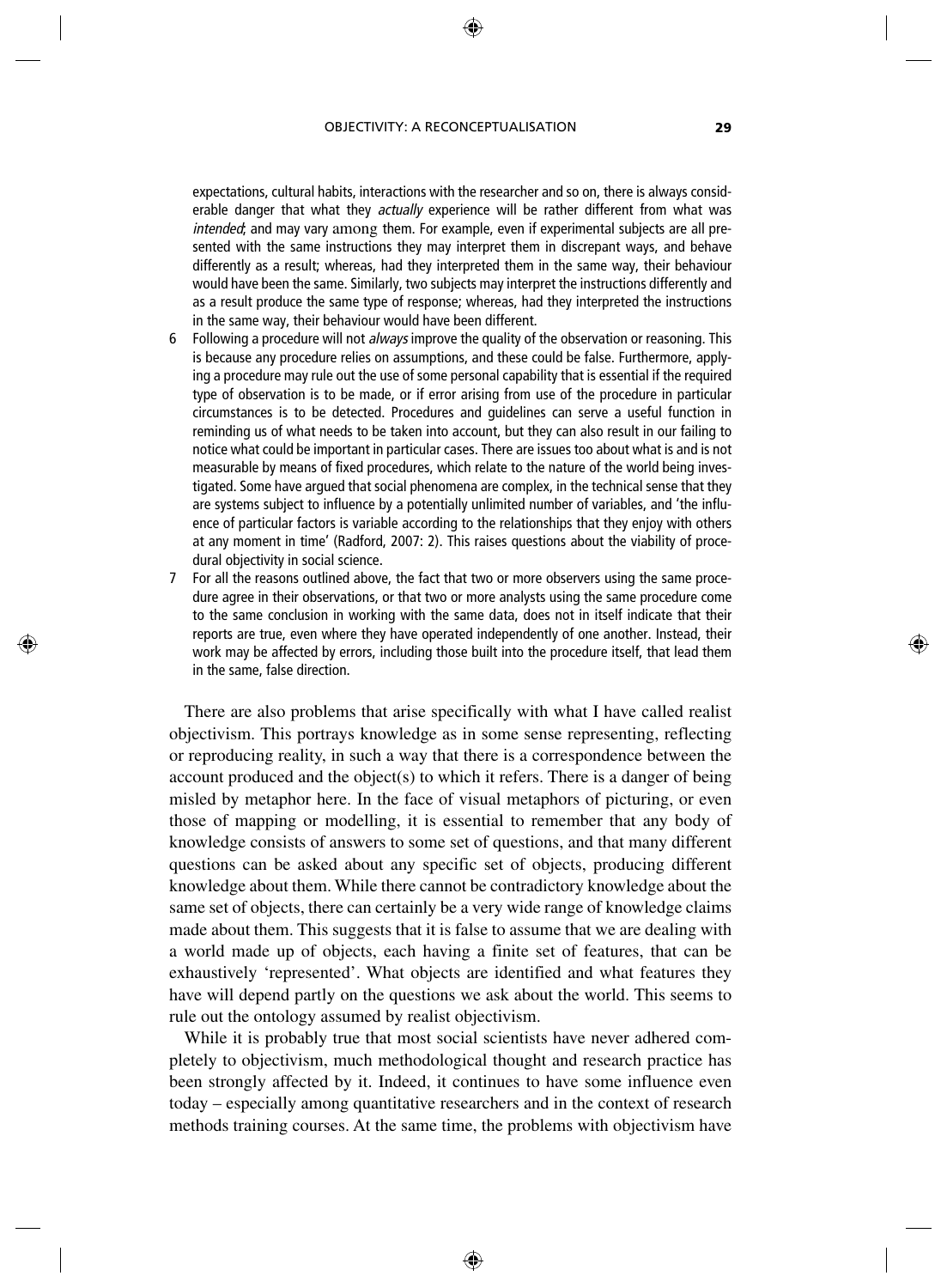led many social scientists, especially qualitative researchers, to reject it completely. Indeed, a few have attacked, or abandoned, the concept of objectivity itself, while others have sought to fundamentally reconstruct it.

#### REACTIONS AGAINST OBJECTIVITY

Radical critics of objectivity sometimes start from the claim that, despite researchers' commitment to it, systematic error has operated across social science. For example, Hawkesworth writes:

A significant proportion of feminist scholarship involves detailed refutations of erroneous claims about women produced in conformity with prevailing disciplinary standards of objectivity. (Hawkesworth, 1994: 152)

Much of the same sort of argument has been put forward by other radical critics, focusing on other sorts of bias: relating to social class divisions, ethnicity, sexual orientation, and so on. What makes their criticisms radical is that the problem is held to stem not from social scientists being insufficiently objective but rather from the concept of objectivity itself.

⊕

These radical critics have tended to focus their attack upon particular elements of objectivism that they believe have served to disguise bias. For example, they have sometimes seen objectivity as requiring that research be entirely value-free, in the sense that it should not be dependent upon or influenced by any value commitments at all. On this basis they argue that objectivity is impossible, and any claim to have achieved it ideological (see Williams, 2005). Similarly, critics often take objectivity to require the elimination from research of all passion and personal involvement. In these terms, it is presented as requiring researchers to turn themselves into robots without feeling. And, given that this is undesirable, objectivity is rejected for this reason too. A related criticism is that objectivity implies that researchers must separate themselves from all inherited assumptions, from the particular circumstances in which they are located and from their other background characteristics, so as to adopt a universalistic 'view from nowhere'. Again, the impossibility and/or undesirability of this is used as a basis for denouncing any commitment to objectivity.

In the face of these criticisms, it is important to emphasise that what are being rejected are key elements of objectivism, and that by no means all interpretations of 'objectivity' make these impossible or undesirable demands upon researchers. For example, in its original Weberian form the notion of value freedom was more sophisticated than its critics usually recognise. Weber acknowledged that there are constitutive ('theoretical') values guiding research, notably true, and that other ('practical')values are involved in defining relevant phenomena for investigation, even though he insisted that bias from practical value commitment is a persistent danger (see Bruun, 2007; Keat and Urry, 1975: chapter 9). Similarly, objectivity does not require the suppression of all passion or personal involvement

♠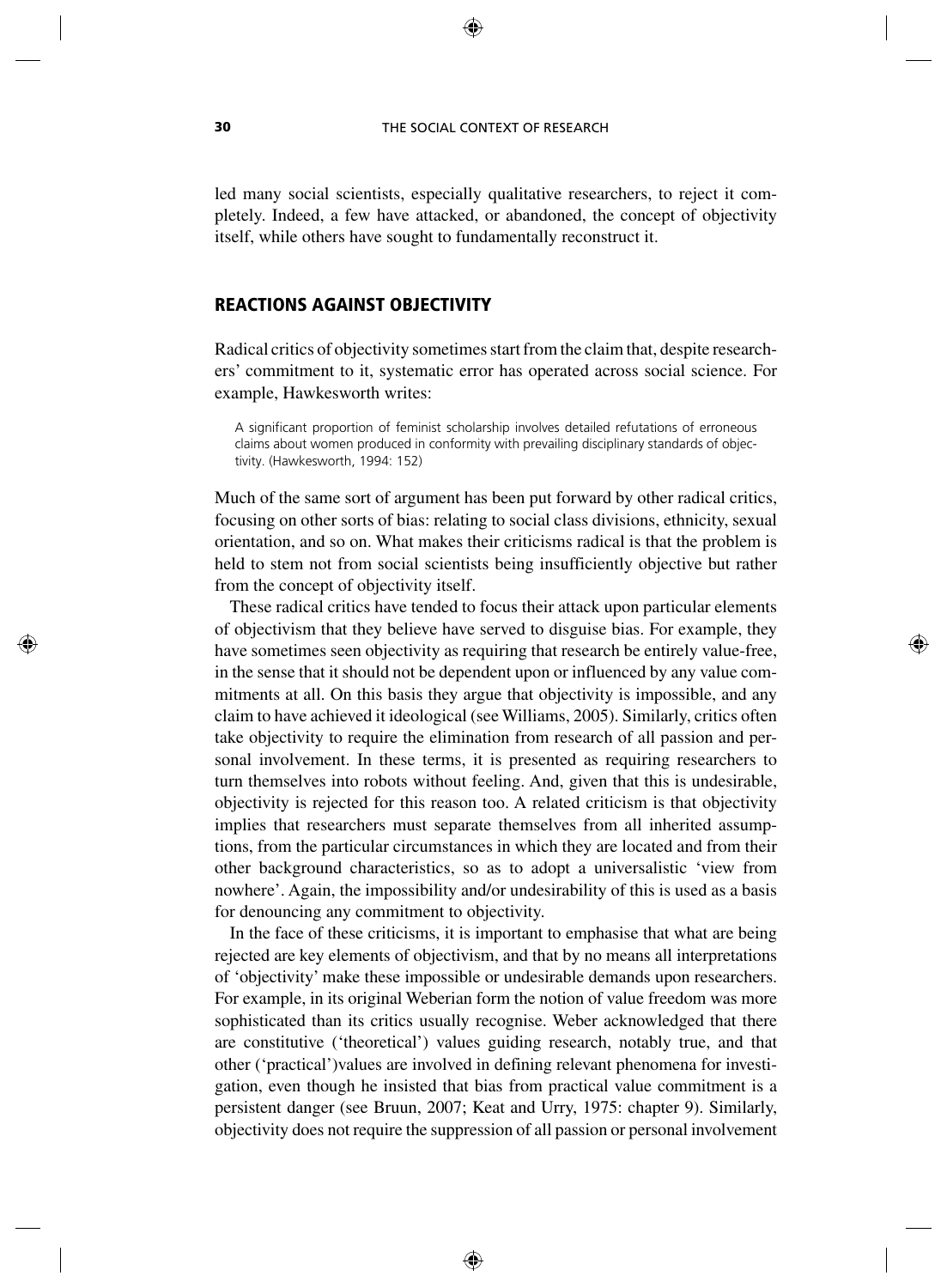in research, or the pretence that it is possible to step outside of one's social location and background assumptions; what the term refers to is the effort to prevent these things leading us into factual error. There is also sometimes a failure to distinguish between objectivity as achievement and objectivity as ideal or goal. It is one thing to say that we can and should try to be objective, quite another to say that we can ever *be* objective, or know that we have objective knowledge, in some absolute sense. Nevertheless, approximating the ideal of objectivity is of value in pursuing knowledge, since it reduces the chances of error, even if we can never fully eliminate it.

However, the most fundamental attacks on objectivity challenge the very concepts of truth, knowledge and error on which any interpretation of that concept relies, amounting to a sceptical rejection of traditional notions of inquiry.

#### *Abandoning objectivity*

There are critics who reject objectivity because they deny the possibility and desirability of knowledge, as conventionally understood (see, for instance, Lather, 2007). Also involved here may be the idea that objectivity amounts to a form of inauthenticity, an attempt (inevitably futile) to produce knowledge that does not reflect the distinctive personal characteristics, or unique social location of the investigator. What is required, instead, it is argued, is that any account be explicitly presented as a *construction*, rather than claiming to represent the object(s) to which it refers. Moreover, it should be a construction that openly acknowledges the fact that it draws on particular resources in particular circumstances, for particular purposes. What is also demanded is recognition that there can always be other, and contradictory, accounts of any scene; with choice amongst these being in an important sense undecidable or arbitrary.

This sceptical approach denies that it is possible for us to escape the influence of our social identities and locations, or that it is desirable for us to try to do this; *and it insists that this undermines any possibility of knowledge*. Closely related is the argument that any claim to objectivity is naïve or deceitful, that the idea of gaining knowledge of a world that is independent of our beliefs about it is an illusion. Furthermore, not only are all claims to knowledge necessarily constructions or socio-historical products, but so too are all means of assessing these. In place of the possibility of knowledge, we are faced with potentially irreconcilable *claims* to knowledge or beliefs. And it is suggested that the only grounds for evaluating these, at best, are ethical, political, or aesthetic.6

While this kind of scepticism is currently quite influential, sometimes travelling under labels like 'relativism' and 'postmodernism', we should note that it is unsustainable in practical terms: we cannot live without relying on the concepts of knowledge and truth. Indeed, even to argue for scepticism involves claiming to know that knowledge is not possible. Moreover, while actively generating doubt about what we take for granted may occasionally be of value, so as to remind ourselves of the fallibility of whatever we believe we know, this does not

⊕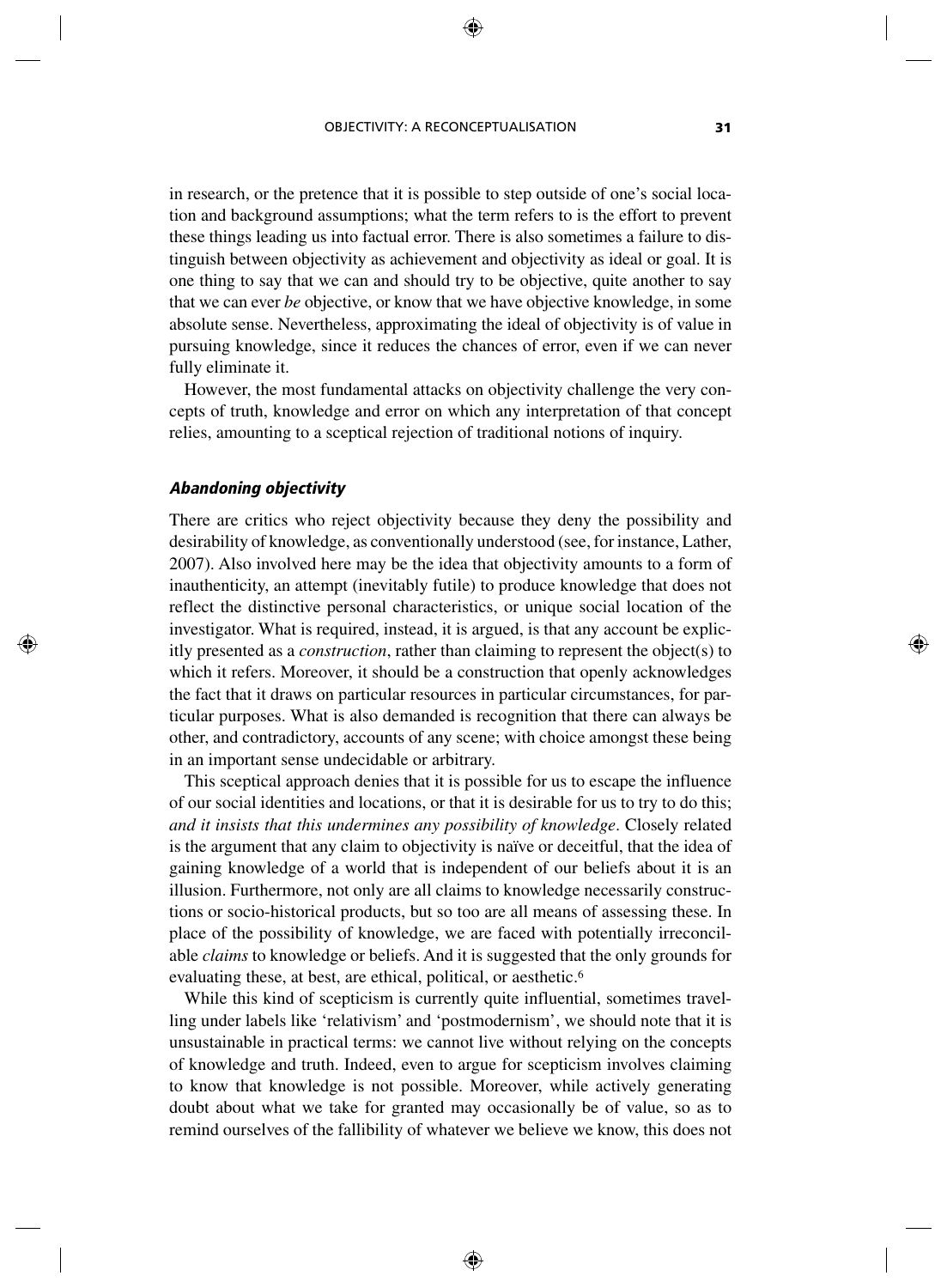require denying the possibility of knowledge. And the idea that knowledge claims cannot be evaluated epistemically but can and should be assessed in ethical, political, or aesthetic terms amounts to a failure to follow through the logic of sceptical arguments. These apply in much the same way to claims about what is good or right as to claims about what sorts of things exist in the world, what characteristics and powers they have, and so on.

#### *Re-specifying objectivity*

Other critics of objectivity, rather than abandoning the concept, have set out to respecify it in very different terms. I will outline two broad approaches of this kind here; though there are different versions of each, and the two are sometimes combined.

(a) It is quite common today, especially amongst qualitative researchers, for a commitment to reflexivity to be seen as, in effect, a substitute for objectivity. What is meant by 'reflexivity' here is the attempt to make explicit all the assumptions, value commitments, feelings, etc. which went into, or which underpin, one's research, how it originated and progressed, etc., so that readers can understand the path by which the conclusions were reached.7 This idea was anticipated by Myrdal (1969) in *Objectivity in Social Research*, though it seems unlikely that he envisaged it as implying the sort of autobiographical excavation that it has sometimes induced on the part of qualitative researchers, culminating for example in various forms of auto-ethnography (Ellis and Bochner, 2000). Interestingly, here an ideal of transparency is shared with procedural objectivity. Moreover, the commitment to reflexivity often seems to involve two forms that parallel the two versions of objectivism. There are some who see reflexivity as a process of research auditing (Lincoln and Guba, 1985; Schwandt and Halpern, 1988; Erlandson et al. 1993). This involves treating it as an instrumental requirement designed to allow error to be recognised and rectified. The argument is that, for the findings of research to be trustworthy, it must be possible for an auditor to retrace the path of the researcher, checking the premises on which each step of the analysis depended. By contrast, in what is now probably the most influential version, reflexive transparency is treated as of value in itself, rather than being designed to allow readers to determine whether the researcher 'went wrong' in reaching the conclusions they did; even less is the idea that it will allow readers to replicate the study. From this point of view, all accounts of the world are relative to, or are reflections or expressions of, how they were produced, most notably who was involved in producing them. Given this, it is taken to be incumbent upon social scientists to display this fact, and to show the particular manner in which their own accounts were generated.

⊕

While there is something to be learned from both these notions of reflexivity, they encounter serious difficulties. While financial audits are by no means unproblematic, by comparison with the assessment of research they are very straightforward indeed. Assessing the validity of research findings involves making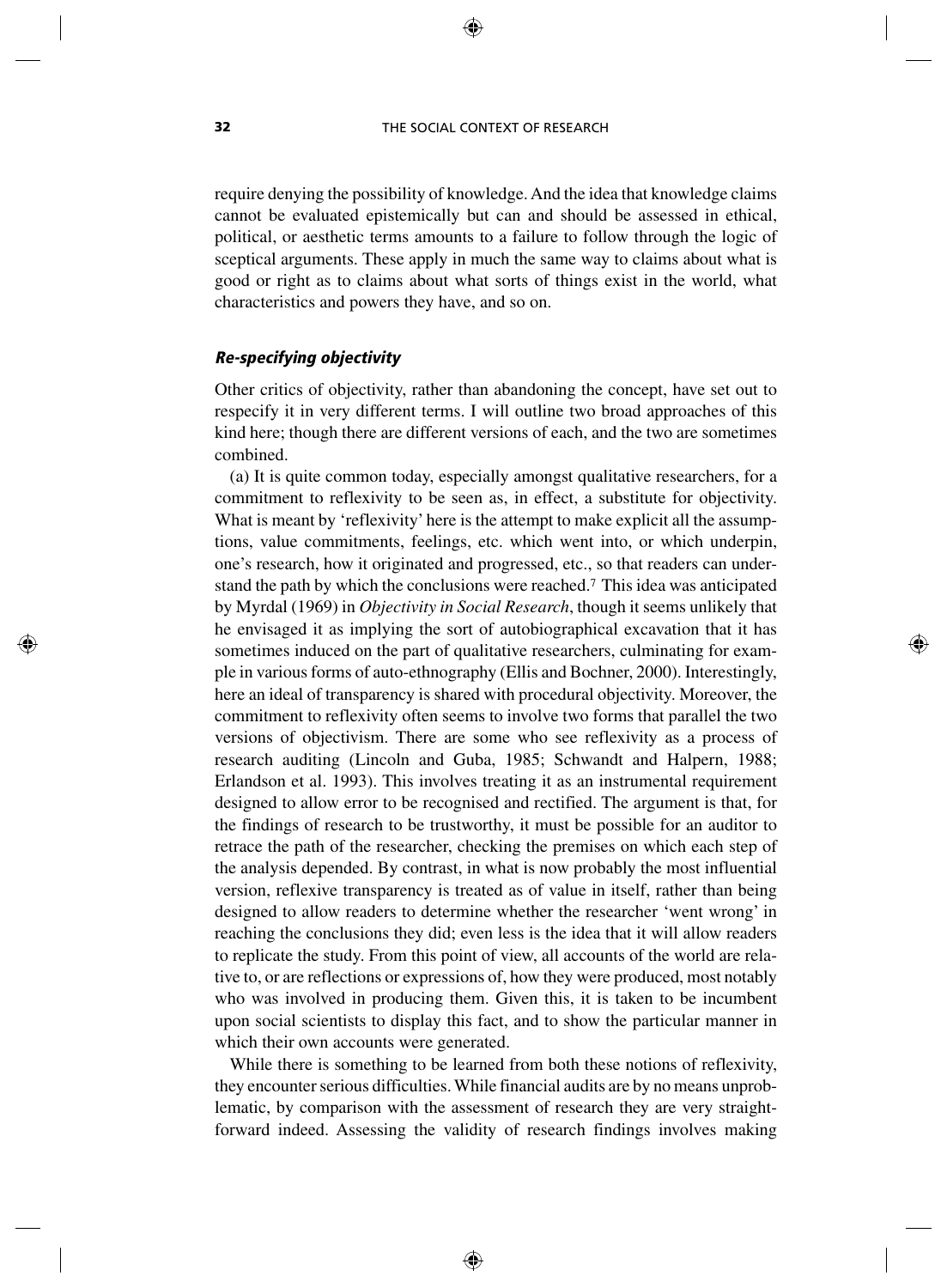judgements about their plausibility and credibility (Hammersley, 1997); it is not merely a matter of ensuring that the required information has been provided and that it 'adds up'. There is a great deal of room for disagreement in judgements about the cogency of arguments and evidence. One reason for this is that research is not founded upon data whose meaning and validity are given. Moreover, the concept of research auditing seems to imply that research proceeds by inference from data to conclusions in a relatively linear way, so that each step in the process can be checked. This does not match how research is actually, or could be, done; as is illustrated in the huge collection of 'natural histories' of research now available (Hammersley, 2003). Moreover, it is not clear that readers always need the sort of very detailed and extensive background information, about the researcher and the research process, that this version of reflexivity demands: we need to know the evidence supporting the main knowledge claims, and to be provided with sufficient information about the research process to assess likely threats to validity, but more than this can be an encumbrance.

The constructionist version of reflexivity amounts to relativism, of a personalist kind: the notion of validity or truth is transposed into a form of personal authenticity. Contradictory accounts of the world are to be tolerated, so long as their proponents are tolerant of others' accounts; in other words, so long as they refrain from claiming that their own views are true in any sense beyond 'honestly believed'. Indeed, it is sometimes implied that there is no other ground for judging the value of accounts of the world than in terms of their degree of reflexivity, including their recognition of their own constructed and particularistic character. The notion of social science as systematically developing knowledge is abandoned here (see Eisenhart, 1998). It is also important to note that this kind of reflexivity is an unending, indeed an unachievable, task. This is partly because there is no limit to what could be included in a reflexive account, as regards personal background, cultural history or epistemological assumptions. There is also the problem that, presumably, any reflexive account must itself be explicated if it is to facilitate full reflexivity, this explication in its turn also requires reflexive excavation, and so on *indefinitely*.

(b) A rather different strategy for re-specifying objectivity is what has come to be labelled 'standpoint theory' or 'standpoint epistemology'. Standpoint theorists reject the idea, central to objectivism, though not to all conceptions of objectivity, that the background perspectives and orientations of the researcher are necessarily a source of error that must be eliminated or suppressed. More importantly, they argue that some particular social location or identity within society can facilitate discovery of the truth about it, and may even be essential to this; whereas other locations or identities are viewed as involving serious epistemic blockages. In other words, it is claimed that those occupying a particular type of social position have privileged access to the truth. Moreover, this is often taken to include normative as well as factual truths: namely, knowledge about how the world ought to be, what is wrong with how things are, and what ought to be done.

⊕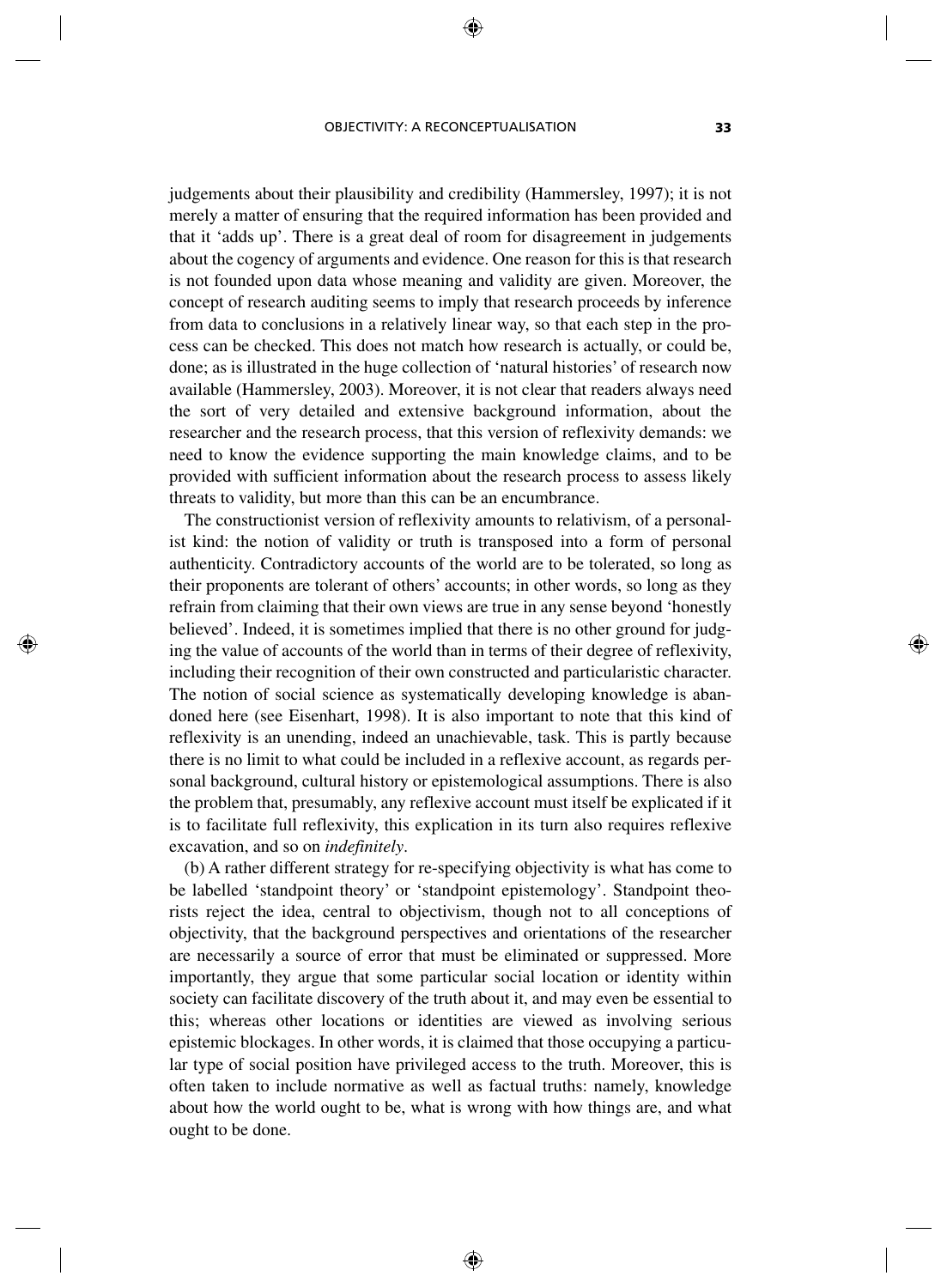⊕

An influential model for standpoint theory is Marx's claim that, once the capitalist system has become established, the working class are in a uniquely privileged position to understand its mode of operation. Here, Marx is sometimes portrayed as relying upon a philosophical meta-narrative similar to that of Hegel, who had portrayed history as a process of dialectical progress towards true knowledge, and the realisation of all human ideals. In the Marxist version: 'the self-understanding of the proletariat is simultaneously the objective understanding of the nature of society' (Lukacs, 1971: 149).

Various other arguments have been employed by Marxists to bolster, or substitute for, this metaphysical meta-narrative. One appeals to a notion of cultural lag: it is claimed that the ideas of any dominant class were forged in the past but later become obsolete because of changed circumstances. Alongside this, it is also sometimes argued that once in power a class no longer has a motive to understand society; indeed, it may even be motivated to misrecognise the character of the society, in order to rationalise its own dominance. In short, it will seek to deny or explain away unpleasant truths about the social relations over which it presides. By contrast, so the argument goes, the subordinate class has a strong motive to understand the real nature of society in order to gain power for itself, and it will have no motive for refusing to recognise the defects of existing society. Indeed, members of it are likely to develop a 'double consciousness', recognising the true nature of the society even while paying lip service to the official myths about it.8

The most influential recent exponents of standpoint theory have been among feminists (see Harding, 2004). Generally speaking, they have not relied upon a metaphysical meta-narrative. They have argued that because women are subjected to oppression and/or marginalised within patriarchal societies they are better able than men to understand the nature of those societies, in particular, to recognise forms of sexist prejudice and discrimination.

⊕

However, there are some serious problems with standpoint epistemology, and it has been subjected to criticism even by several Marxists and feminists (see, for example, Bar On, 1993). The first issue concerns with whether the warrant or rationale for epistemic privilege on the part of the subordinated or marginalised group is true. The Marxian–Hegelian meta-narrative is open to doubt; indeed, it is less than clear what would count as strong evidence for or against it. The other sorts of warrant, relying on a social psychology of oppressor and oppressed, are less problematic in this sense, but they tend to be put forward without much evidence supporting them. And, while they have some plausibility, as with many such theories there are competing arguments that are equally convincing. For example, even if we adopt the simplistic assumption that society is composed of a single set of oppressors and oppressed groups, it could plausibly be argued that the oppressors must have gained considerable knowledge about the nature of the society in course of achieving power, knowledge that is not available to the oppressed, and whose value could be durable. Moreover, they may have substantial motivation to seek further knowledge and understanding in order to sustain,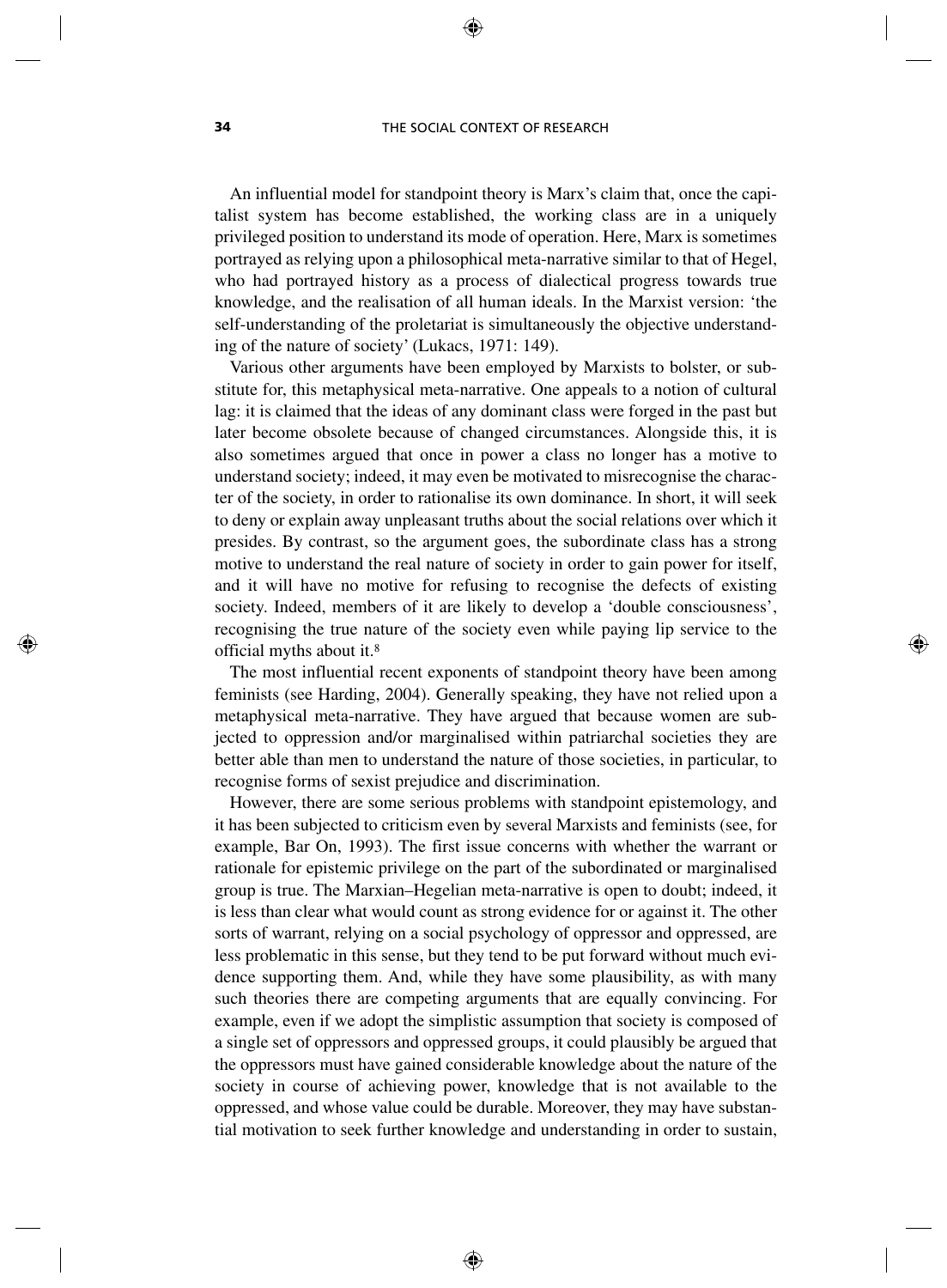and perhaps even expand, that power. What seems likely is that the two groups may have access to rather different sorts of knowledge, but this does not epistemically privilege one side or the other in any general sense. Similarly, while the marginalised may escape the effects of the dominant ideology, this does not guarantee that they will therefore 'see reality clearly'. Knowledge is not produced by gaining direct contact with the world, through immediate perception. Rather, cognitive work is required that draws on cultural resources. Whether or not any particular marginalised group, or sections amongst them, have access to the necessary resources and are able to engage in this cognitive work is an open question. Furthermore, it is not beyond the bounds of possibility that they may generate their own ideology or myth in order to reconcile themselves to their position, as Nietzsche argued had been the case in the development of Christianity as a 'slave morality'. From this point of view, it would be unwise to privilege just any set of ideas that is at odds with mainstream views in Western societies, especially when these may include fundamentalist religions and nationalist creeds of various kinds.

A second problem with standpoint epistemology concerns how any particular standpoint theory is to be assessed. Crudely speaking, there are two options here, one of which undermines standpoint theory itself while the other is circular and therefore cannot provide support. The first tries to assess the warrant for epistemically privileging one category of person on the basis of the evidence available, without assuming that any one evaluator of that evidence is better placed to do this than any other by dint of their social identity or location. But even if this evaluation were to support the particular standpoint theory, there is an important sense in which it would simultaneously have undermined it. This is because it amounts to founding standpoint theory on, or justifying it in terms of, a competing epistemology. So the question would arise: if we can determine whether or not a particular standpoint theory is true or false without relying upon the standpoint of the well-placed evaluator, why would we need to draw upon a distinctive standpoint for evaluating substantive claims to knowledge? The other option would be, of course, to insist that only those whom a particular standpoint theory treats as epistemically privileged can judge its validity. But this is circular, and therefore can provide no support.

The final problem concerns how we are to identify who does and does not belong to the epistemically privileged category of person.9 Once again, because of circularity, this cannot be resolved by reliance on the standpoint theory itself, but must be decided in more mainstream epistemological terms. Again, though, if the latter serves for this purpose, why not for others? Even putting this aside, there is the possibility, recognised by many standpoint theorists, that some members of the epistemically privileged category may have inauthentic perspectives, for example, because their views have been shaped by the dominant ideology or by sectional interests. Examples would include women who reject feminism. The problem here concerns how any judgement of inauthenticity can be justified, given that anyone placed by one commentator on the wrong side of the membership line could themselves draw the line in a different place; and it is unclear how

⊕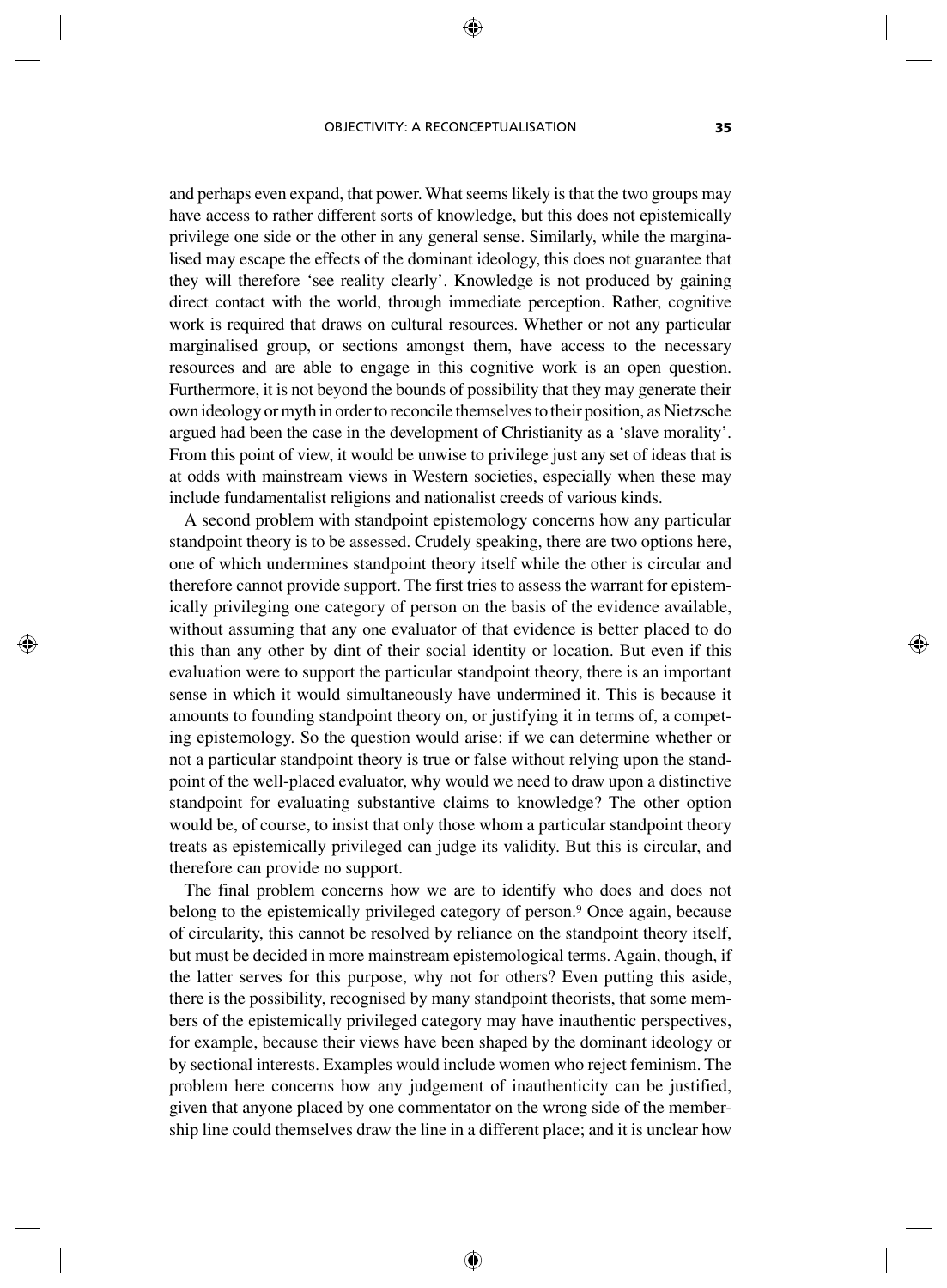there could be any nonarbitrary resolution to this dispute. Another problem of a similar kind arises from the way in which the boundaries of different categories of oppressed or marginalised groups intersect. If multiple types of oppression or marginalisation are accepted – for example centering on gender, social class, sexual orientation, 'race'/ethnicity and disability – then how are these to be weighed in relation to one another in determining who speaks with epistemic privilege and who does not, or whose voice is more true and whose is less so? Again this looks like an irresolvable problem within the terms of standpoint epistemology.

It is worth noting that the various alternatives to objectivism I have discussed are incompatible with one another. Reflexive auditing and standpoint theory retain the concepts of truth and knowledge, whereas postmodernist scepticism and constructionist reflexivity do not.<sup>10</sup> At the same time, the first two positions involve quite different notions of what is necessary for sound knowledge to be produced from one another. Despite this, elements of these approaches – especially constructionist reflexivity and standpoint theory – are sometimes combined. An example is Harding's notion of 'strong objectivity' (Harding, 1991, 1992, 1993, 1995). She argues that evaluation criteria must take into account both who is putting forward the knowledge claim and its implications for what is taken to be the goal of inquiry, which extends beyond the production of knowledge to bring about emancipation. She criticises, what she sees as, the weak objectivity that has operated within natural and social science, claiming that it has failed to challenge the patriarchal, and other oppressive, assumptions that she believes pervade Western societies, and social research itself. So Harding argues that greater reflexivity is required than what weak objectivity generates: much more of the background assumptions and institutional structures of social scientific work must be exposed to scrutiny. She claims that conventional forms of both natural and social science are shot through with the ideological assumptions that come naturally to the white, middle-class men who predominate among researchers. It is the task of strong objectivity to challenge these. Moreover, she regards engagement with the perspectives of those who are oppressed or marginalised as essential for stimulating this process. It is not that their concerns or views should be accepted at face value, but rather that these people are in the best position to identify the normalising assumptions that operate within mainstream society, and that bias conventional research.

⊕

It is worth noting how Harding's position relates to the criticisms of the two approaches outlined above. The notion of strong objectivity places limits on reflexivity, since what needs to be exposed is defined by a comprehensive social theory about the current nature of Western society and its social divisions, and about the sorts of bias that these are likely to generate. So, there is no longer the problem that achieving reflexivity is an unending task. As regards standpoint theory, she avoids the criticism that adopting the perspective of the oppressed or marginalised may involve taking over false assumptions on their part, since she recognises that epistemic privilege cannot be treated as automatically leading to the truth. However, there are still serious problems with her position. The most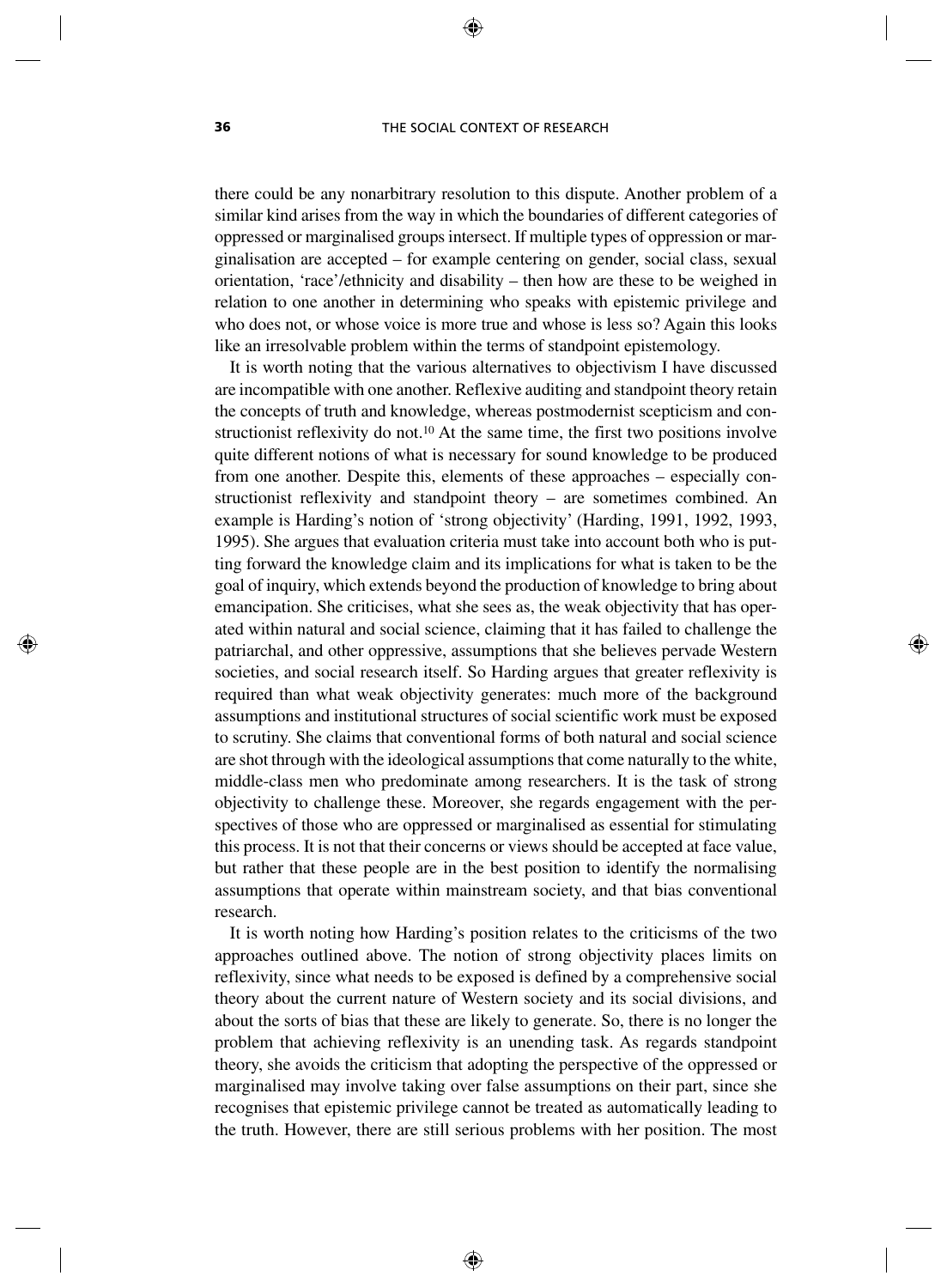⊕

important concerns the epistemic status of the comprehensive social theory about social and epistemic inequalities on which she relies. She simply takes its validity for granted, yet many social scientists would dispute it; and, in particular, the claim that it encompasses the only, or the main, source of systematic error operating on social research. Furthermore, dismissing these critics' arguments on the grounds that they (or some of them) are white, middle-class males would be circular. As this indicates, the fundamental dilemma of standpoint epistemology remains.

#### RECONCEPTUALISING OBJECTIVITY

In my view, neither objectivism nor currently influential reactions against it provide us with a satisfactory basis for the concept of objectivity, though there is much to be learned from them. We need a more subtle approach that identifies what is wrong with, and also what was right with, objectivism. The solution that objectivism proposes – and even its diagnosis of the problem – may have been wrong, but it was nevertheless a response to a genuine concern. This is about the threats to validity that stem from the background assumptions, preferences, commitments, etc. of the researcher. At the same time, in light of the problems identified with objectivism, it no longer makes sense to try to preserve a coherent sense of the word 'objective' as simultaneously applying to the inquirer, the mode of inquiry, the conclusions reached and the phenomena to which those conclusions relate. A more specific meaning must be given to the term.<sup>11</sup>

As a starting point, we should focus on the core idea – common to objectivism, audit reflexivity and standpoint theory – that error can derive from the individual and social characteristics of the researcher, and that there are ways of minimising this threat. Of course, we do not need to, and should not, assume that research can operate without reliance upon personal or socio-cultural capabilities and motivations. Similarly, we should not imply that preconceptions and preferences always lead to error, and that they never help us to understand the truth. Rather, the focus of any concept of objectivity must be on protecting the research process from the negative effects of these 'subjective' characteristics. At the same time considering contra standpoint theory and Harding's 'strong objectivity', we cannot rely on a prior, supposedly comprehensive theory to tell us where sources of error might lie and whom they will affect. There is no well-validated, exclusive theory of this kind available, and none may be possible. Rather, we should draw on the full range of ideas about how errors *could be* generated, from whatever directions. And we must assess their likelihood in particular cases, and take precautions against and check them, as far as is possible.

In order to make any progress in reconceptualising objectivity, we probably need to differentiate among the ways in which error arising from 'subjectivity' can arise, and treat it as designed to counter just one of these. I propose that it is treated as being concerned solely with error resulting from preferences, and the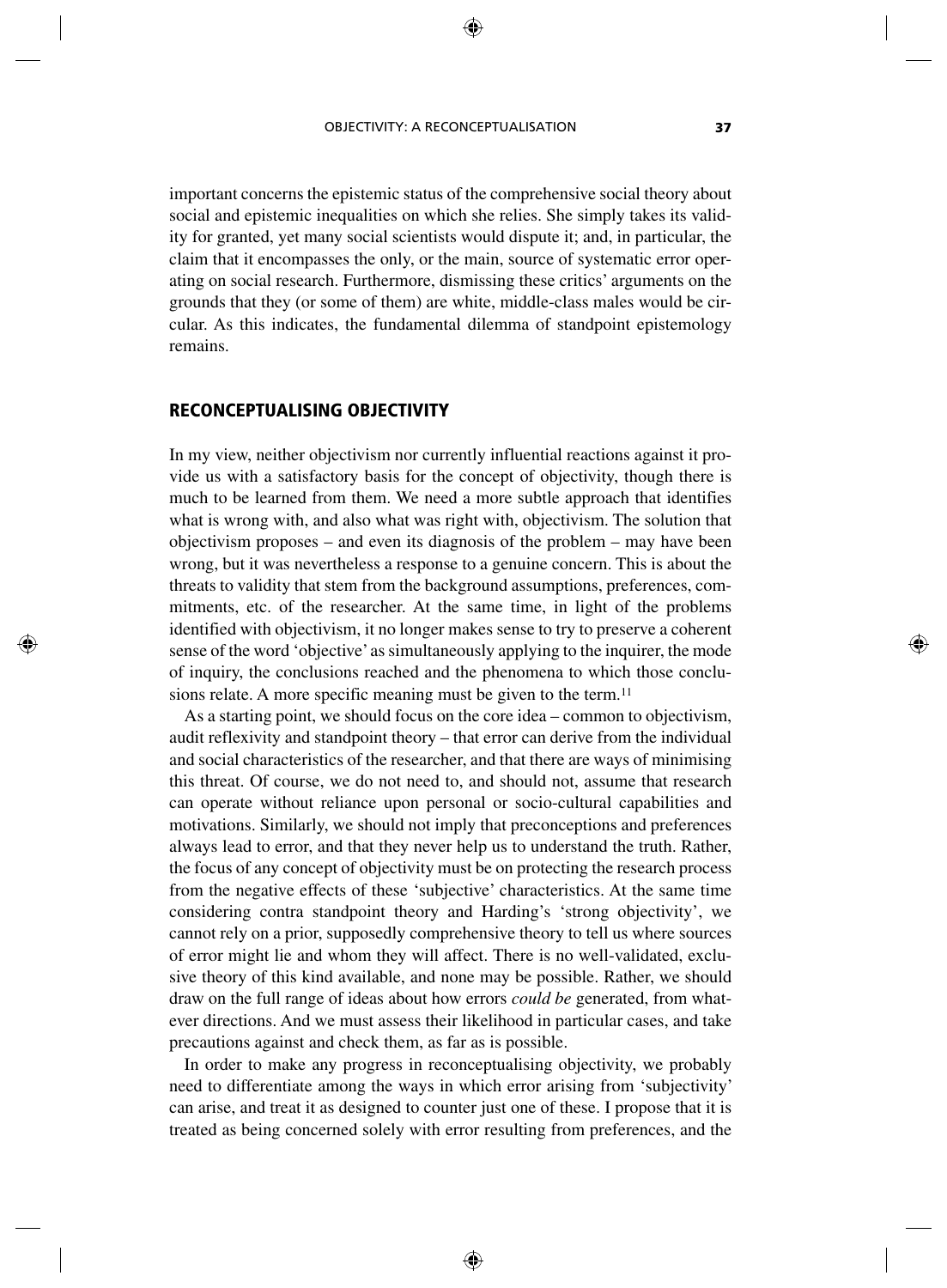preconceptions associated with them, deriving from substantive commitments *that are external to the pursuit of knowledge*. 12 In these terms, objectivity amounts to continually being on one's guard against errors caused by preferences and preconceptions coming from this source.

Motivated bias, of the kind I am suggesting objectivity should be conceptualised as being designed to minimise, arises, primarily, from the fact that all researchers have additional identities and roles, which are concerned with different sorts of goal from research itself. Moreover, there will be overlap in areas of concern between research and these other roles. One effect is that researchers may believe that they already know the answers to questions that are, from a research point of view, still open to doubt; or they may be too easily persuaded of some things and too resistant to considering or accepting others. In other words, there may be a tendency to opt for or against particular possibilities because of false prior assumptions or preferences (for example inferences from evaluative views about particular people, places, situations, etc.); or there may be a temptation to fill gaps in data in ways that are false or at least speculative. Moreover, these tendencies may be increased by a sense of urgency or disquiet, for example by anger over injustice or fear of change.

Each of the various roles that we play involves not only distinctive goals but also relevancies and assumptions about the nature of pertinent aspects of the world, why they are how they are, how they ought to be and so on. In performing any one role we foreground what is taken to be appropriate and necessary to it and background the rest. While we cannot and probably should not completely suppress what is relevant to other roles, at the same time the assumptions and preferences associated with these latent roles can interfere negatively with how effectively we play what is our main role on any particular occasion. Objectivity is designed to minimise such negative interference, and the notion applies to other roles as well as to that of researcher (see Gouldner, 1973; Williams, 2005, 2006a, b). For example, in selecting candidates for admission to an educational institution, recruiting them to employment, or ranking them in terms of priority for medical treatment, there is usually a requirement of objectivity. Objectivity, in this general sense, requires that all, *and only*, the considerations relevant to the task must be taken into account. Any other matters, however significant they may be from the point of view of other roles, or in terms of our own personal convictions, should be put on one side or downplayed.13

⊕

So, in place of the very broad interpretation of 'objectivity' associated with objectivism, I suggest that we interpret the term more narrowly. Given this, there are several sorts of 'subjective' error that lie outside the scope of objectivity as I have defined it here. One is error that derives from the failings of our perceptual and cognitive capabilities, or from misuse of them. Also excluded is what we might call wilful bias (see Hammersley and Gomm, 2000). This is the knowing committal, or risking, of systematic error in the service of some goal other than the production of knowledge, whether this is a propagandist misusing and even inventing evidence in order to support some cause or the lawyer or advocate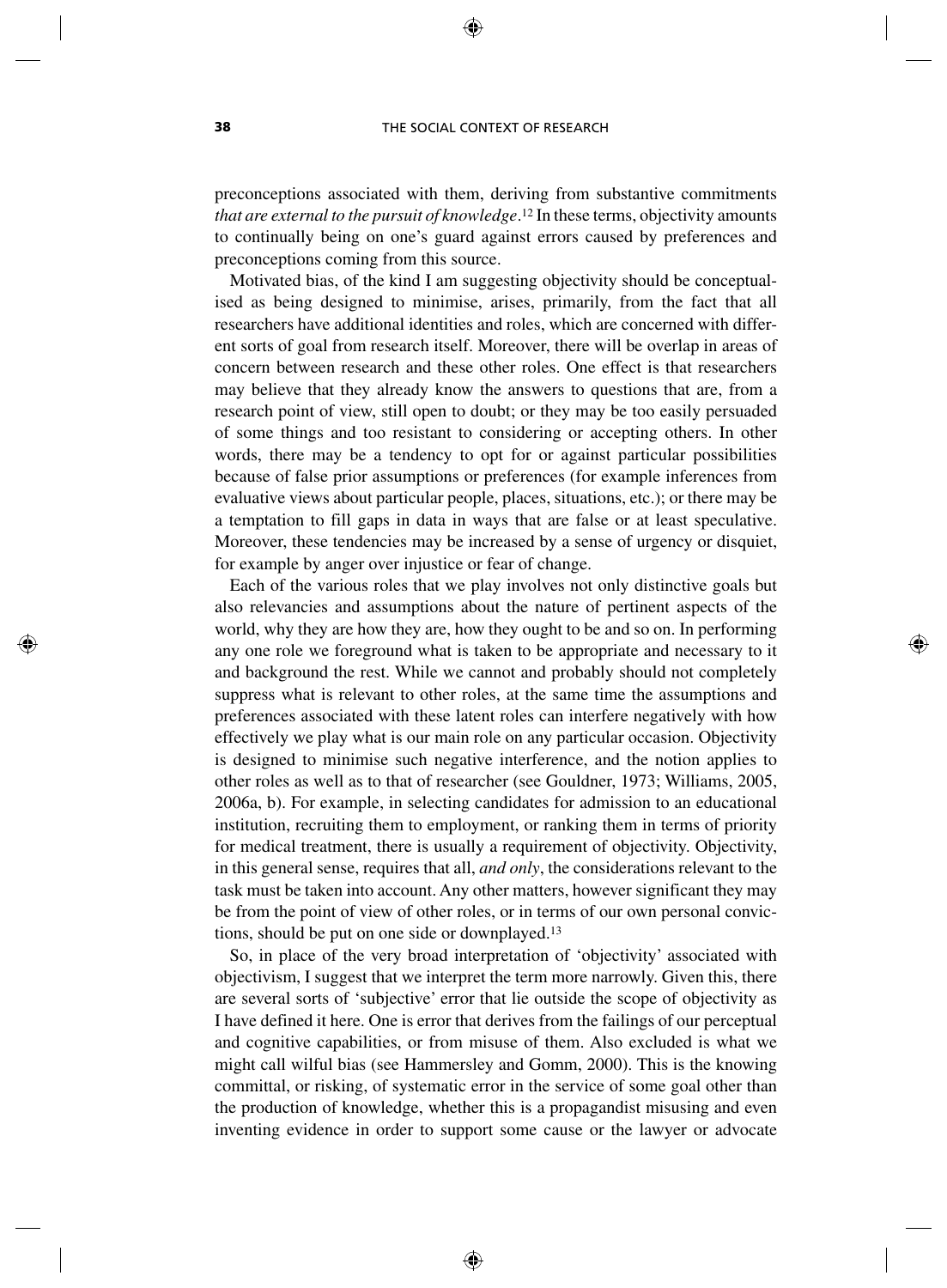deploying genuine evidence to make the best case possible for a preconceived conclusion. In the context of research, such wilful bias is, I suggest, best conceptualised as stemming from a lack of proper commitment to inquiry or to its rational pursuit, in favour of commitment to other goals. Of course, I am not suggesting that these other goals, or these ways of pursuing them, are in themselves illegitimate. After all, inquiry can be subordinated to other activities (Hammersley, 2004). However, a key feature of *academic* research, in my view, is that it should not be subordinated to any other task.

I suggest that we see objectivity as one, among several, epistemic virtues that are essential to research.14,15 Other epistemic virtues include a commitment to truth and truthfulness (Williams, 2002), intellectual sobriety (a determination to follow a middle way between over-caution or excessive enthusiasm for any particular knowledge claim, form of evidence, or method) and intellectual courage (a willingness to resist fear of the consequences of pursuing inquiry wherever it leads, including personal costs relating to life, livelihood, or reputation) (Montmarquet, 1993: 23). Like objectivity these other epistemic virtues relate to distinctive sorts of threat to the rational pursuit of inquiry, and the need to resist them.

Of course, it must be remembered that my reconceptualisation of objectivity here is premised on a view of academic research as having no other immediate goal than the pursuit of knowledge; an assumption that is certainly not accepted by all social researchers today. For example, standpoint theory is often associated with the idea that research is inevitably committed to political goals and is properly directed towards social change. I do not have the space here to argue against this position, but I have done so elsewhere (see Hammersley, 1995, 2000).

#### **CONCLUSION**

As with a number of other terms, today the word 'objectivity' is often avoided, treated with derision, or at least handled with great caution by social scientists. While part of the explanation for this is uncertainty about the meaning of the term, evidenced by its complex semantic history, the main cause, I have suggested, is the considerable influence, and subsequent collapse, of what we might call objectivism. This portrays scientific inquiry as needing to eliminate, or minimise, the effect on the research process of subjective beliefs and practices, in other words, of what is psychological, private, or implicit in character. Suppression of these beliefs and practices is taken to be necessary, from an objectivist point of view, because they are regarded as the main, if not the only, source of error. On this basis, it is required that inquiry follow explicit procedures that *anyone* could use, so that no reliance is placed upon the subjective features of the investigator, and so that the results can be checked by others using the same procedures.

Ideas approximating to objectivism were very influential within social science during the second quarter of the twentieth century, but came under sharp attack later. They are now rejected by many social scientists, and this has sometimes led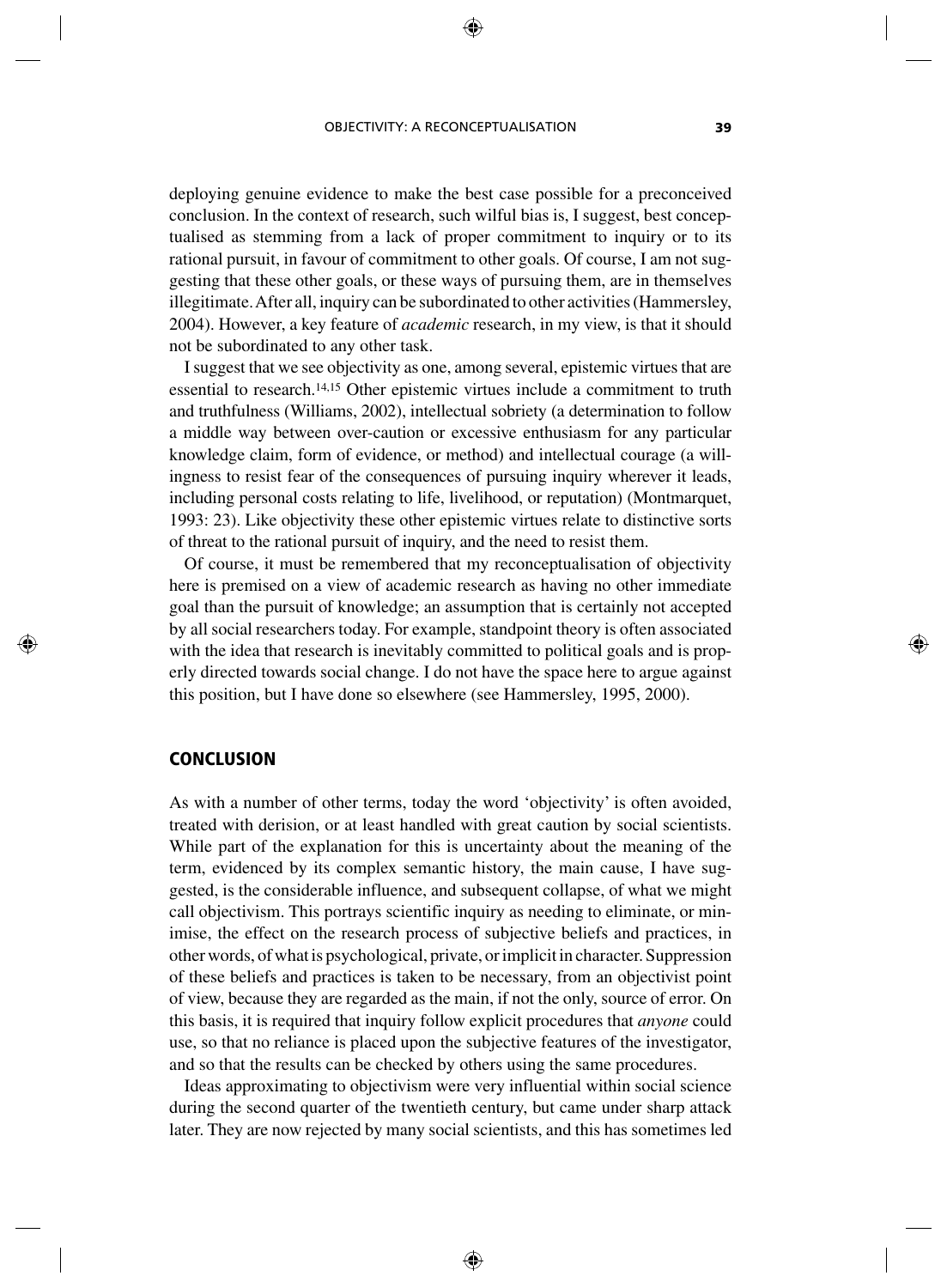to a jettisoning of the concept of objectivity itself, as well as to attempts fundamentally to reconstruct it. At the same time, the influence of objectivism has never been entirely extinguished.

In this chapter I have examined objectivism and the main reactions against it, and tried to clarify some important functional distinctions that objectivism conflates, so as to allow a more satisfactory view of the concept of objectivity. This is necessary, I suggested, because some of what this term refers to is essential to any defensible form of inquiry. I have argued that we should think of objectivity as an epistemic virtue that is designed to counter one particular source of potential error: that derive from preferences and preconceptions associated with commitments that are external to the task of knowledge production – in other words, those that relate to the various goals any researcher has as a person, citizen, etc. Objectivism was wrong to treat the preconceptions deriving from external roles as simply a source of error, and therefore as needing to be suppressed or eliminated: they can stimulate, and even be essential resources in reaching, true answers to factual questions. However, they *can* also be a source of error, and objectivity as an epistemic virtue is concerned with minimising the danger that they will lead us astray in assessing the likely validity of knowledge claims. It involves a deliberate and sustained attempt to counter any tendency for such external commitments, and the preconceptions and preferences associated with them, to interfere with the rational pursuit of inquiry (Rescher, 1997).

Of course, it remains to be seen whether this argument will be found persuasive by other social scientists, in a climate that tends to polarise objectivism and subjectivism, scepticism and dogmatism, despite various attempts to find some middle way (e.g., Williams, 2005, 2006a, b). Without a viable conception of objectivity it seems unlikely that social science can flourish or even survive; and yet the prospects for it being given proper recognition are not good, in a world where many intellectuals and academics betray their calling in favour of political, ethical and aesthetic engagements, oppositional or compliant; and where 'truth' is a word that is either suppressed or clothed in scare quotes (Benson and Stangroom, 2007; Blackburn, 2006), lest it be taken to imply that there is something beyond rhetoric (Hammersley, 2008). In much the same way, claims to objectivity have either been denounced as special pleading or only allowed to stand once they have been re-specified as claims on behalf of oppressed or marginalised groups. What this makes clear is that recognition of the essential role that objectivity needs to play depends upon more fundamental changes in attitude on the part of social scientists; ones that, at present, still seem a long way off.

⊕

#### NOTES

1 In short, they usually operate as 'scare quotes'. Note that my putting quotation marks around 'objectivity' in this chapter does not conform to this usage – instead, it signals when I am *mentioning* not *using* the word.

2 Anscombe (1965: 158–9) had pointed this out earlier. Collier (2003: 133) links it to a shift from ontology to epistemology within Western philosophy. See Dear (1992: 620–21) for a detailed explication of the original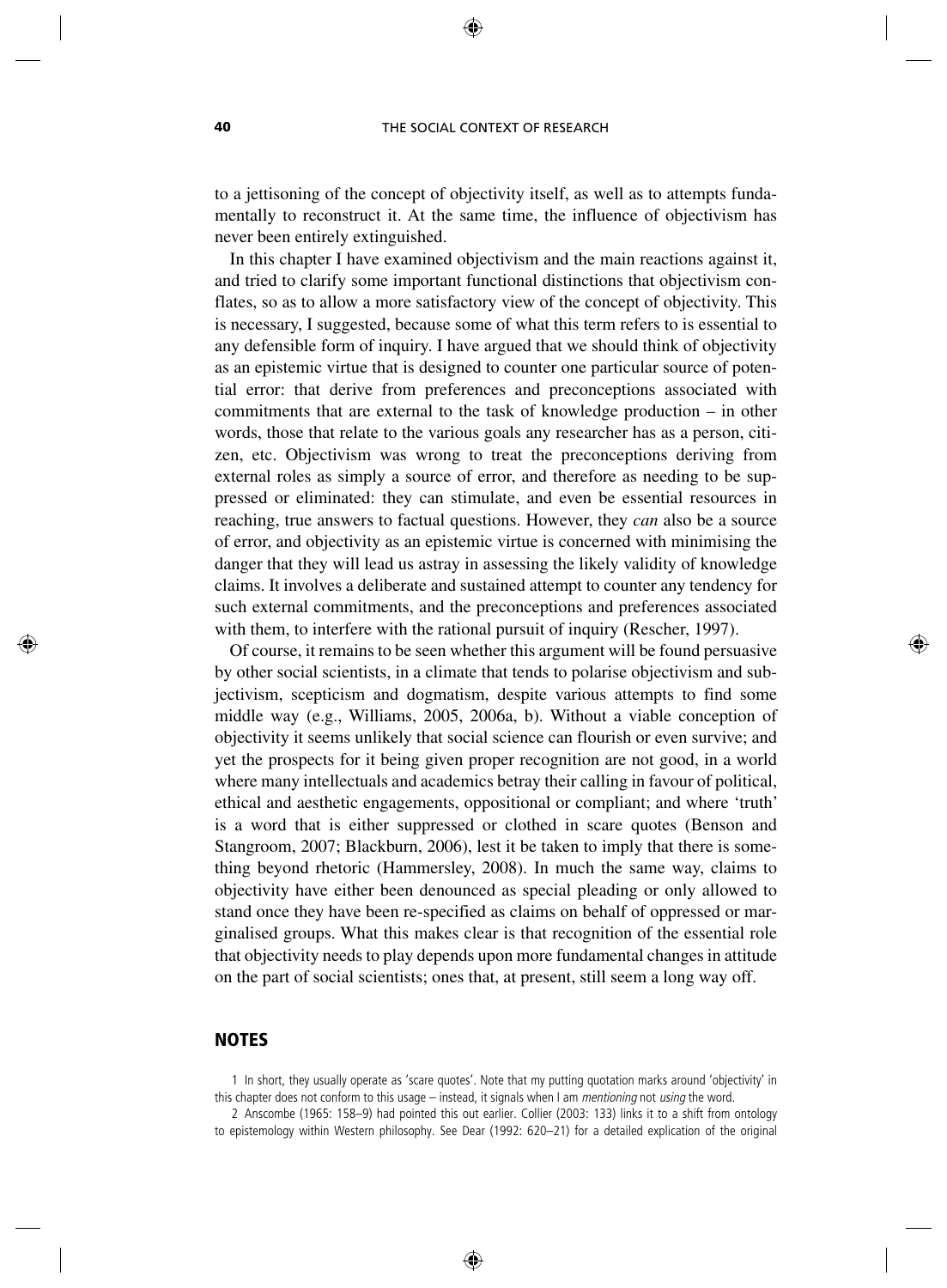#### OBJECTIVITY: A RECONCEPTUALISATION **41**

⊕

meanings of these terms and how 'objectivity' came to mean disinterestedness. See also Zagorin (2001). Accounts of the current range of meanings given to the term include Megill (1994) and Janack (2002).

 3 See also Farrell's (1996) illuminating account of changing conceptions of subjectivity in the history of philosophy, and the theological background to this.

 4 This too has been employed in diverse ways, but it has not been debased to the same extent as 'positivism'. Indeed, Ratner (2002) defines it in a positive manner, different from my usage here, tracing it back to **Dilthey** 

5 This idea can be traced back at least to the writings of Francis Bacon. See Gaukroger (2001: 127).

6 For some background to this, see Hammersley (2008).

7 There are many different interpretations of the term 'reflexivity', see Lynch (2000).

8 For discussion of standpoint theory and the notion of marginality, see Pels (2004). See also Pohlhaus (2002).

9 This is what Pels (2004) calls 'the spokesperson problem'.

10 Though, arguably, even they cannot avoid reliance upon them (Porpora, 2004).

11 As part of this, we will not only have to distinguish objectivity from other epistemic virtues but also to sort out its terminological relations with near synonyms like 'detachment' and 'neutrality', see Montefiore (1975).

12 I have identified the type of error associated with objectivity elsewhere as one form of culpable, systematic error that can be termed 'motivated bias'. See Hammersley and Gomm (2000). It is worth noting that there are preconceptions and preferences that can lead us astray that are generated by the research process even though they are not intrinsic to it. There include a researcher's public and/or private attachment to the truth of some knowledge claim or to the value of some method or source of data, the desire to find an interesting pattern or some clear answer to the research question, and so on. One aspect of this – bias deriving from theoretical commitments – was the preoccupation of seventeenth century natural philosophers, see Dasron (1994). Perhaps objectivity should be regarded as concerned with these kinds of threat to validity too.

13 Of course, there may well be disagreement about *which* considerations should, and should not, be taken into account in any role or decision.

14 There is a considerable literature on epistemic virtues, and on virtue epistemology more generally. See Kvanvig (1992); Montmarquet (1993); Zagzebski (1996); Axtell (2000); Brady and Pritchard (2003); DePaul and Zagzebski (2003). Another line of approach is to draw on Merton's discussion of the scientific ethos, and the literature dealing with this, see Merton (1973: part 3); Stehr (1978); Mulkay (1980); Hollinger (1983). Relations with near synonyms. like 'detachment' and 'neutrality', see Montefiore (1975).

15 There is a considerable literature on epistemic virtues, and on virtue epistemology more generally. See Kvanvig (1992); Montmarquet (1993); Zagzebski (1996); Axtell (2000); Brady and Pritchard (2003); DePaul and Zagzebski (2003). Another line of approach is to draw on Merton's discussion of the scientific ethos, and the literature dealing with this, see Merton (1973: part 3); Stehr (1978); Mulkay (1980); Hollinger (1983).

#### REFERENCES

Anscombe, E. (1965) 'The intentionality of sensation'. In R. Butler, (ed.) *Analytical Philosophy*, Second Series. Oxford: Blackwell.

Axtell, G. (ed.) (2000) *Knowledge, Belief, and Character: Readings in Virtue Epistemology*. Lanham, MA: Rowman and Littlefield.

Bar On, B.-A. (1993) 'Marginality and epistemic privilege'. In L. Alcoff and E. Potter (eds) *Feminist Epistemologies*. New York: Routledge.

Benson, O. and Stangroom, J. (2007) *Why Truth Matters*. London: Continuum.

Blackburn, S. (2006) *Truth: A Guide for the Perplexed*. London: Penguin.

Brady, M. and Pritchard, D. (eds) (2003) *Moral and Epistemic Virtues*. Malden, MA: Blackwell.

Bruun, H.H. (1972) *Science, Values and Politics in Max Weber's Methodology*. Copenhagen: Munksgaard. Second edition. Aldershot: Ashgate, 2007.

Collier, A. (2003) *In Defence of Objectivity: On Realism, Existentialism and Politics*. London: Routledge.

Daston, L. (1994) 'Baconian facts, academic civility, and the prehistory of objectivity'. In A. Megill (ed.) *Rethinking objectivity*. Durham, NC: Duke University Press.

Daston, L. and Galison, P. (2007) *Objectivity*. New York: Zone Books.

Dear, P. (1992) 'From truth to disinterestedness in the seventeenth century'. *Social Studies of Science*, 22(4): 619–31.

⊕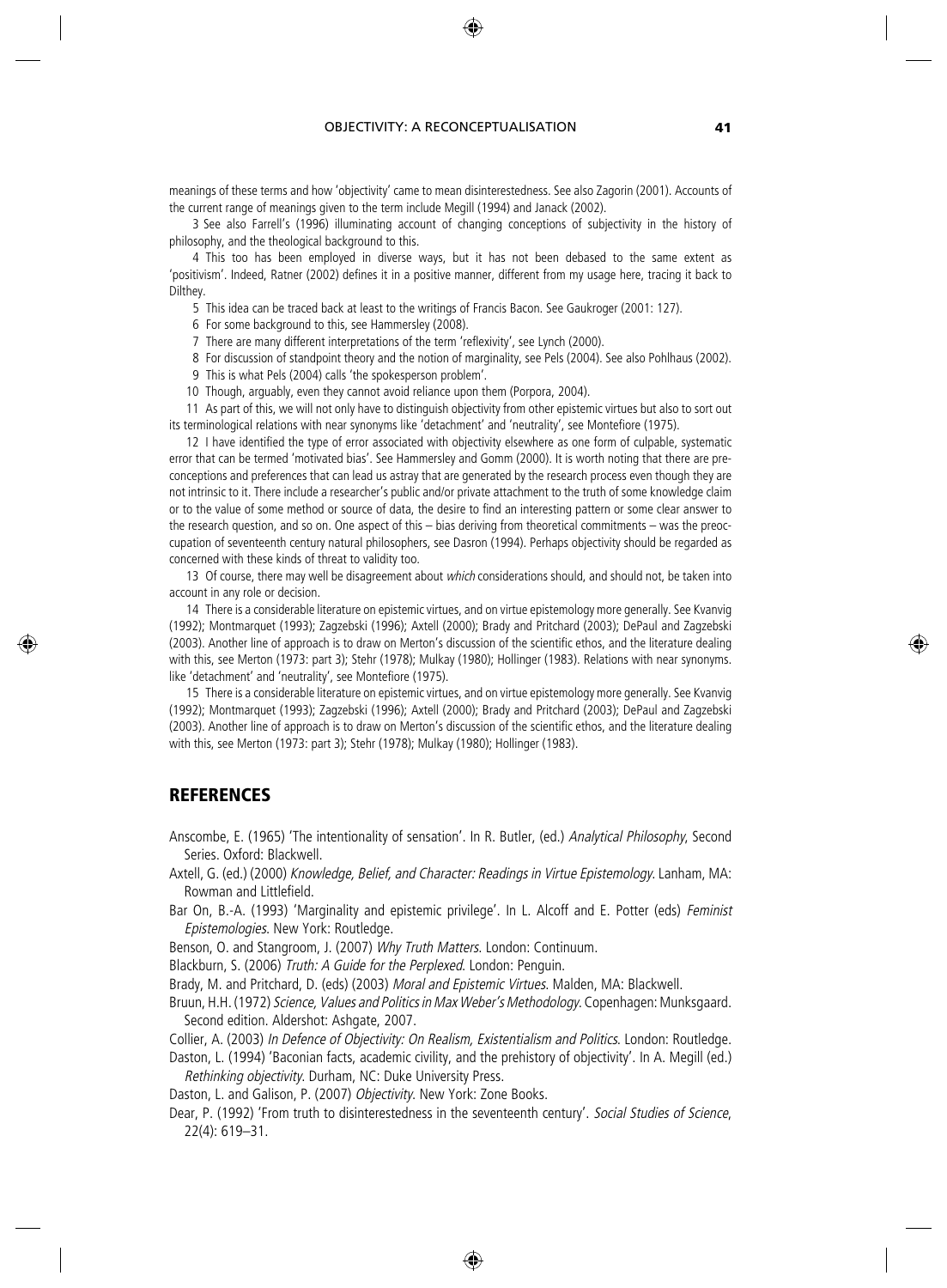⊕

- DePaul, M. and Zagzebski, L. (eds) (2003) *Intellectual Virtue: Perspectives from Ethics and Epistemology*. Oxford: Oxford University Press.
- Eisenhart, M. (1998) 'On the subject of interpretive reviews'. *Review of Educational Research*, 68(4): 391–9.
- Eisner, E. (1992) 'Objectivity in educational research'. *Curriculum Inquiry*, 22(1): 9–15. (Reprinted in M. Hammersley (ed.) (1993) *Educational Research: Current Issues*. London: Paul Chapman.)
- Ellis, C. and Bochner, A.P. (2000) 'Autoethnography, personal narrative, reflexivity: researcher as subject'. In N.K. Denzin and Y.S. Lincoln (eds) *Handbook of Qualitative Research*, Second edition. Thousand Oaks, CA: Sage.
- Erlandson, D.A., Harris, E.L., Skipper, B.L., and Allen, S.D. (1993) *Doing Naturalistic Inquiry: A Guide to Methods*. Newbury Park, CA: Sage.
- Farrell, F.B. (1996) *Subjectivity, Realism and Postmodernism*. Cambridge: Cambridge University Press.
- Gaukroger, S. (2001) *Francis Bacon and the Transformation of Early-modern Philosophy*. Cambridge: Cambridge University Press.
- Gouldner, A. (1973) '*For Sociology '*. Harmondsworth: Penguin.
- Haack, S. (1998) *Manifesto of a Passionate Moderate*. Chicago: University of Chicago Press.
- Hammersley, M. (1995) *The Politics of Social Research*. London: Sage.
- Hammersley, M. (1997) *Reading Ethnographic Research*, Second edition. London: Longman.
- Hammersley, M. (2000) *Taking Sides in Social Research: Essays on Partisanship and Bias*. London: Routledge.
- Hammersley, M. (2002) *Educational Research, Policymaking and Practice*. London: Paul Chapman.
- Hammersley, M. (2003) 'A Guide to Natural Histories of Research'. Available at (accessed 6.04.09): http://www.tlrp.org/rcbn/capacity/Activities/Themes/Expertise/guide.pdf
- Hammersley, M. (2004) 'Action research: a contradiction in terms?' *Oxford Review of Education*, 30(2): 165–81.

⊕

- Hammersley, M. (2008) *Questioning Qualitative Inquiry*. London: Sage.
- Hammersley, M. and Gomm, R. (2000) 'Bias in social research', chapter 6. In M. Hammersley *Taking Sides in Social Research: Essays on Partisanship and Bias*. London: Routledge.
- Harding, S. (1991) *Whose Science? Whose Knowledge? Thinking from Women's Lives*. Ithaca, NY: Cornell University Press.
- Harding, S. (1992) 'After the neutrality ideal: science, politics, and "strong objectivity"'. *Social Research*, 59(3): 568–87.
- Harding, S. (1993) 'Rethinking standpoint epistemology: "What is strong objectivity?"' In L. Alcoff and E. Potter (eds) *Feminist Epistemologies*. New York: Routledge.
- Harding, S. (1995) '"Strong objectivity": a response to the new objectivity question'. *Synthese*, 104: 331–49.
- Harding, S. (ed.) (2004) *The Feminist Standpoint Theory Reader*. London: Routledge.
- Hawkesworth, M.E. (1994) 'From objectivity to objectification: feminist objections'. In A. Megill (ed.) *Rethinking objectivity*. Durham, NC: Duke University Press.
- Hollinger, D.A. (1983) 'In defence of democracy and Robert K. Merton's formulation of the scientific ethos'. In R.A. Jones and H. Kuklick (eds) *Knowledge and Society: Studies in the Sociology of Culture Past and Present*, vol. 4. Greenwich, CT: JAI Press.

Janack, M. (2002) 'Dilemmas of objectivity'. *Social Epistemology*, 16(3): 267–81.

- Keat, R. and Urry, J. (1975) *Social Theory as Science*. London: Routledge and Kegan Paul.
- Kvanvig, J.L. (1992) *The Intellectual Virtues and the Life of the Mind: On the Place of the Virtues in Epistemology*. Savage, MD: Rowman and Littlefield.
- Lather, P. (2007) *Getting Lost: Feminist Efforts Toward a Double(d) Science*. Albany, NY: State University of New York Press.

Lincoln, Y.S. and Guba, E.G. (1985) *Naturalistic Inquiry*. Beverley Hills, CA: Sage.

Lukács, G. (1971) *History and Class Consciousness: Studies in Marxist Dialectics*. Cambridge, MA: MIT Press.